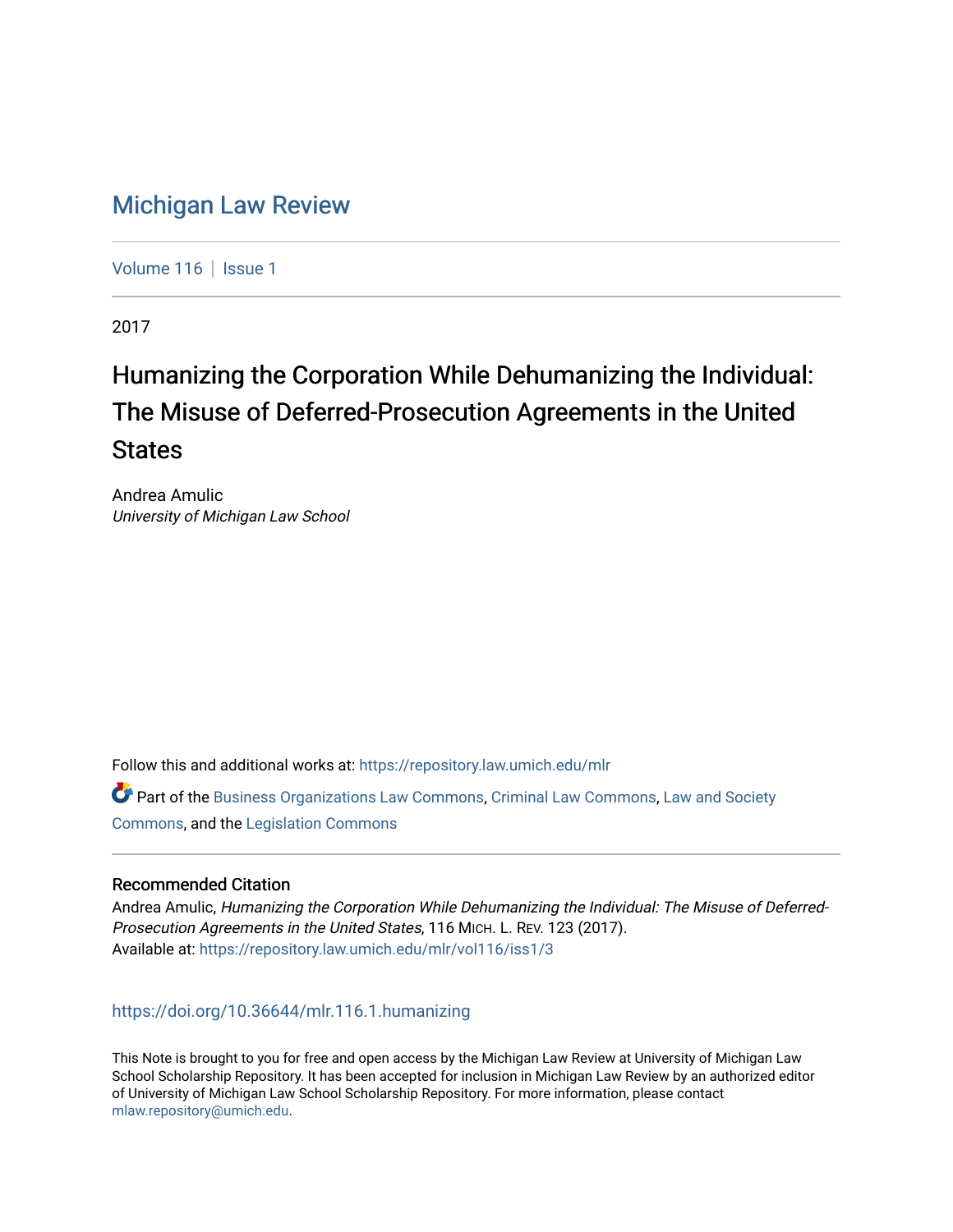# **NOTE**

# **Humanizing the Corporation While Dehumanizing the Individual: The Misuse of Deferred-Prosecution Agreements in the United States**

# *Andrea Amulic\**

*American prosecutors routinely offer deferred-prosecution and nonprosecution agreements to corporate defendants, but not to noncorporate defendants. The drafters of the Speedy Trial Act expressly contemplated such agreements, as originally developed for use in cases involving low-level, nonviolent, noncorporate defendants. This Note posits that the almost exclusive use of deferrals in corporate cases is inconsistent with the goal that these agreements initially sought to serve. The Note further argues that this exclusivity can be attributed to prosecutors' tendency to only consider collateral consequences in corporate cases and not in noncorporate cases. Ultimately, this Note recommends that prosecutors evaluate collateral fallout when deciding whether to prosecute noncorporate, as well as corporate, defendants and that the Department of Justice adopt departmental guidelines to ensure compliance with this goal.*

#### Table of Contents

|   | I. DPAS AND NPAS WERE DESIGNED FOR USE IN NONCORPORATE            |
|---|-------------------------------------------------------------------|
|   |                                                                   |
|   | A. DPAs, NPAs, and the Speedy Trial Act  128                      |
|   | B. Recent Use of DPAs and NPAs in Corporate Cases  131            |
|   | II. PROSECUTORS HUMANIZE CORPORATIONS BUT DEHUMANIZE              |
|   |                                                                   |
|   | A. Prosecutors Consider Collateral Consequences for Corporate     |
|   |                                                                   |
|   | 1. Collateral Consequences of Corporate Convictions  135          |
|   | 2. Collateral Consequences of Noncorporate Convictions 139        |
|   | B. The Consideration of Collateral Consequences Is Humanizing 141 |
| Ш | PROSECUTORS SHOULD CONSIDER COLLATERAL CONSEQUENCES               |
|   | FOR NONCORPORATE DEFENDANTS  145                                  |
|   |                                                                   |

J.D., December 2016, University of Michigan Law School. I would like to thank the many *Michigan Law Review* editors who worked on this piece, particularly Emma Shoucair, Z. Zheng, Alexandra Fedorak, James Mestichelli, and John He. Many thanks to Professor Sonja Starr for helpful feedback, as well. Finally, I would like to thank the Volume 115 Notes Office for being excellent editors and even better friends.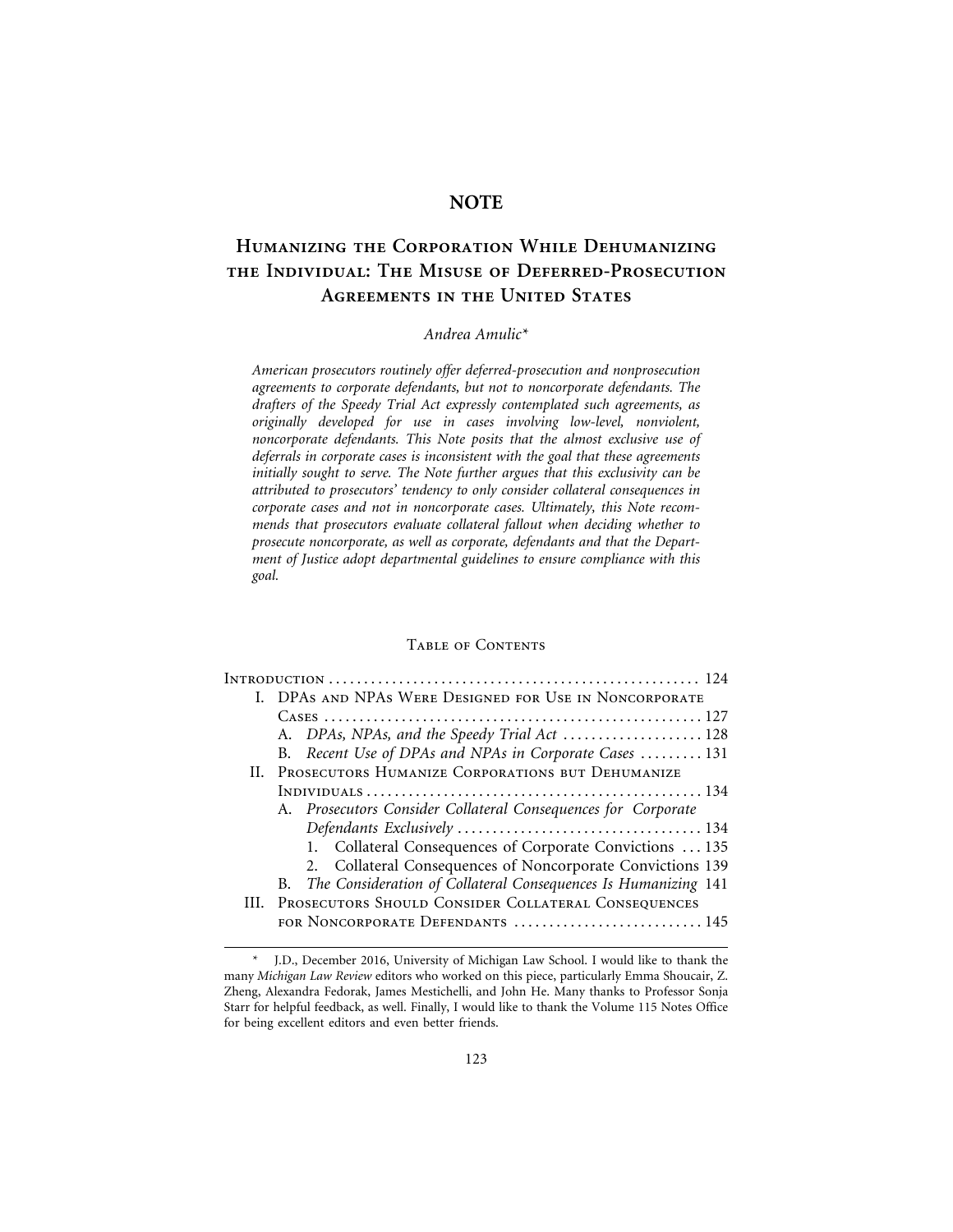| 124 | Michigan Law Review | [Vol. 116:123 |
|-----|---------------------|---------------|
|-----|---------------------|---------------|

| B. Alternative Mitigation Methods  150 |  |
|----------------------------------------|--|
|                                        |  |

#### **INTRODUCTION**

Criminal convictions have devastating effects on the lives of convicted defendants long after incarceration. The United States has the highest rate of incarceration in the world, with 1 in 100 adults currently in jail or prison.<sup>1</sup> This rate has increased dramatically in the past forty years—the federal prison population has more than quadrupled in the past thirty-five years.<sup>2</sup> In addition to punishment by incarceration, convicted defendants in the United States also suffer a wide variety of collateral consequences that take effect upon conviction or release, such as disenfranchisement and restrictions on employment.<sup>3</sup> Unlike direct consequences, collateral consequences are not imposed at sentencing but instead by regulations, laws, or policies that a conviction triggers.4 Communities with high rates of incarceration are harmed by the removal of individuals from these communities, as well as the limitations on reintegration that collateral consequences impose upon their release.5

The increased use of deferred-prosecution agreements ("DPAs") and nonprosecution agreements ("NPAs") may mitigate the harmful effects of criminal convictions. A DPA is an agreement through which a prosecutor agrees to defer a defendant's prosecution for a period of time on the condition that the defendant fulfill a set of requirements over that period of time.<sup>6</sup> The prosecutor files criminal charges against the defendant but does not actually investigate or try the case unless the defendant breaches the terms of the agreement.7 If the defendant successfully completes the requirements, the charges are dropped.<sup>8</sup> An NPA, on the other hand, does not involve filing

8. *Id.*

<sup>1.</sup> *See, e.g.*, Anne R. Traum, *Mass Incarceration at Sentencing*, 64 Hastings L.J. 423, 428 (2013).

<sup>2.</sup> *See* Mark Osler & Mark W. Bennett, *A "Holocaust in Slow Motion?" America's Mass* Incarceration and the Role of Discretion, 7 DEPAUL J. Soc. JUST. 117, 127 (2014) (citing *Statistics*, Fed. Bureau Prisons, http://www.bop.gov/about/statistics/population\_statistics.jsp [https://perma.cc/9RKB-KDH2]).

<sup>3.</sup> *See generally National Inventory of Collateral Consequences of Conviction ("NICCC")*, Council St. Gov'ts, https://niccc.csgjusticecenter.org/map/ [https://perma.cc/HC9U-GQNW] [hereinafter *NICCC*].

<sup>4.</sup> *See* Jenny Roberts, *The Mythical Divide Between Collateral and Direct Consequences of Criminal Convictions: Involuntary Commitment of "Sexually Violent Predators"*, 93 Minn. L. Rev. 670, 678 (2008).

<sup>5.</sup> *See* Robert J. Sampson & Charles Loeffler, *Punishment's Place: The Local Concentra*tion of Mass Incarceration, 139 DAEDALUS 20, 29 (2010).

<sup>6.</sup> *See* Court E. Golumbic & Albert D. Lichy, *The "Too Big to Jail" Effect and the Impact on the Justice Department's Corporate Charging Policy*, 65 Hastings L.J. 1293, 1299–300 (2014).

<sup>7.</sup> *See id.*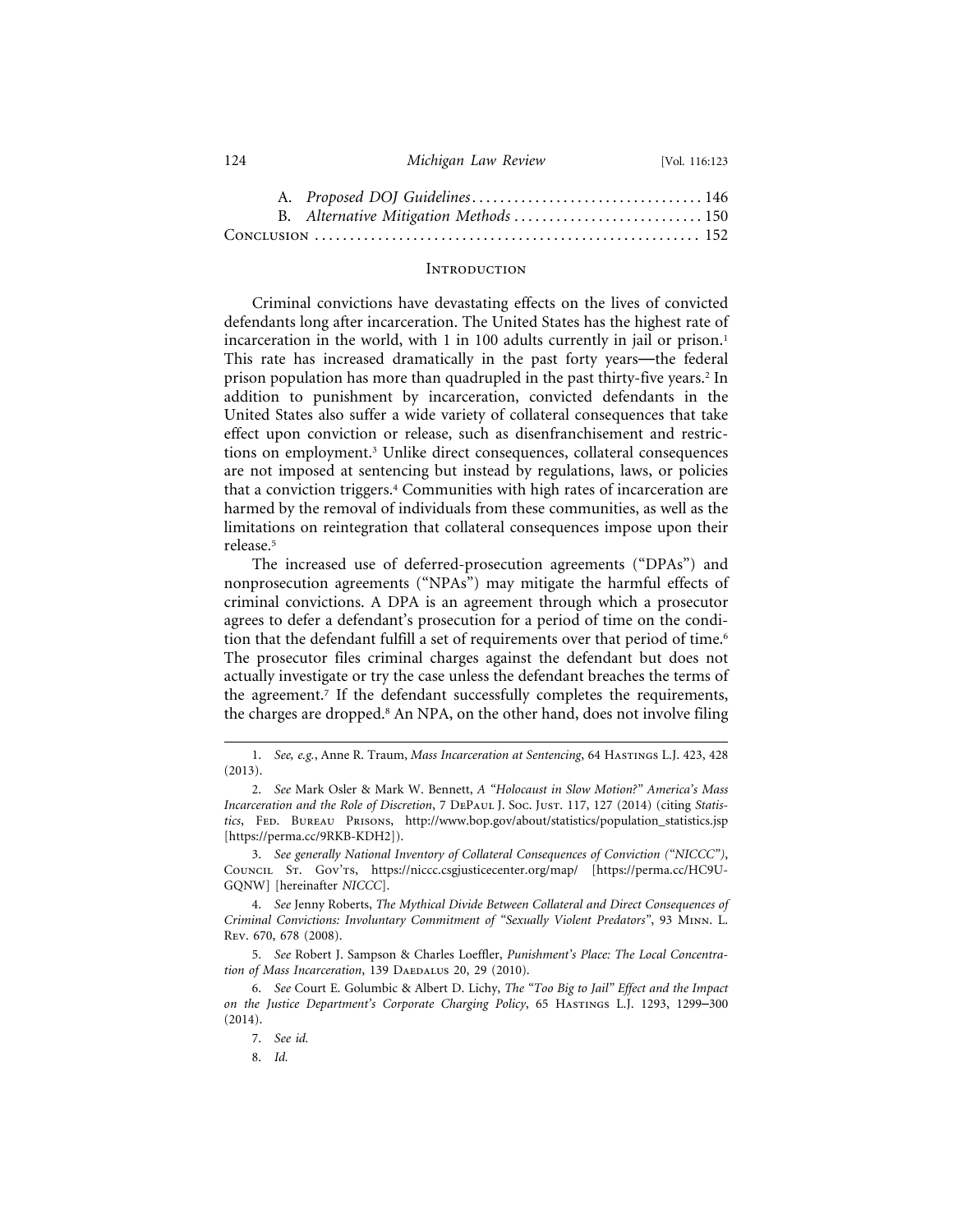formal charges against a defendant at the outset. Instead, the prosecutor agrees not to file charges at all, as long as the defendant complies with the agreement's terms.<sup>9</sup> This Note will focus on deferred-prosecution agreements, but similar concerns apply to both types of agreements.

Deferral programs initially arose from a desire to protect vulnerable members of society from the stigma of criminal prosecutions.<sup>10</sup> In the midand late 1900s, prosecutors deferred prosecutions of nonviolent, low-level offenders in order to mitigate the harmful collateral effects of convictions.11 The theory behind deferrals is both utilitarian and rehabilitative.<sup>12</sup> Individuals who have criminal convictions may, for example, have a hard time finding employment upon release and might consequently be more likely to recidivate—a deferral, on the other hand, gives a defendant a second chance.13 Recently, however, leniency for low-level offenders has not been the norm.14 Since the early 2000s, the Department of Justice ("DOJ") has entered into several hundred DPAs and NPAs with corporate defendants,15 but virtually none with noncorporate individuals.<sup>16</sup> Senator Elizabeth Warren has noted the irony in offering such agreements to corporate defendants almost exclusively, stating:

If you're caught with an ounce of cocaine, the chances are good you're gonna go to jail. If it happens repeatedly, you may go to jail for the rest of your life . . . . But evidently if you launder nearly a billion dollars for drug cartels and violate our international sanctions, your company pays a fine and you go home and sleep in your bed at night.<sup>17</sup>

10. *E.g.*, Peter R. Reilly, *Justice Deferred Is Justice Denied: We Must End Our Failed Experiment in Deferring Corporate Criminal Prosecutions*, 2015 B.Y.U. L. Rev. 307, 314.

11. *Id.*

12. David M. Uhlmann, *Deferred Prosecution and Non-Prosecution Agreements and the Erosion of Corporate Criminal Liability*, 72 Mp. L. Rev. 1295, 1305–06 (2013).

13. *Id.* at 1305.

14. *See* Brandon L. Garrett, *The Metamorphosis of Corporate Criminal Prosecutions*, 101 Va. L. Rev. Online 60, 62–63 (2015), http://www.virginialawreview.org/sites/virginialawre view.org/files/Garrett\_final\_publish.pdf [https://perma.cc/6JKW-WMV7] ("[F]or years, particularly under Attorney General John Ashcroft, the DOJ policy was the opposite of lenient, encouraging prosecutors to pursue the 'most serious, readily provable' charges against individuals." (quoting Memorandum from John Ashcroft, Attorney Gen., U.S. Dep't of Justice, to All Fed. Prosecutors (Sept. 22, 2003), https://www.justice.gov/archive/opa/pr/2003/September/ 03\_ag\_516.htm [https://perma.cc/P9U6-NA8B]).

15. Garrett, *supra* note 9, at 1791.

16. *See, e.g.*, Michael L. Siegel, White Collar Crime: Law, Procedure, Theory, PRACTICE 443 (2011) ("As a general rule, there is no method of dealing with street criminals other than prosecution. They either face criminal charges or go free.").

17. Golumbic & Lichy, *supra* note 6, at 1321–22 (quoting Mark Gongloff, *Elizabeth Warren: Banks Get Wrist Slaps While Drug Dealers Get Jail*, HUFFINGTON POST (Mar. 7, 2013, 5:19 PM), http://www.huffingtonpost.com/2013/03/07/elizabeth-warren-hsbc-money-laundering\_n \_2830166.html [https://perma.cc/FP4E-2Q9E]).

<sup>9.</sup> *See* Brandon L. Garrett, *The Corporate Criminal as Scapegoat*, 101 Va. L. Rev. 1789, 1799–800 (2015).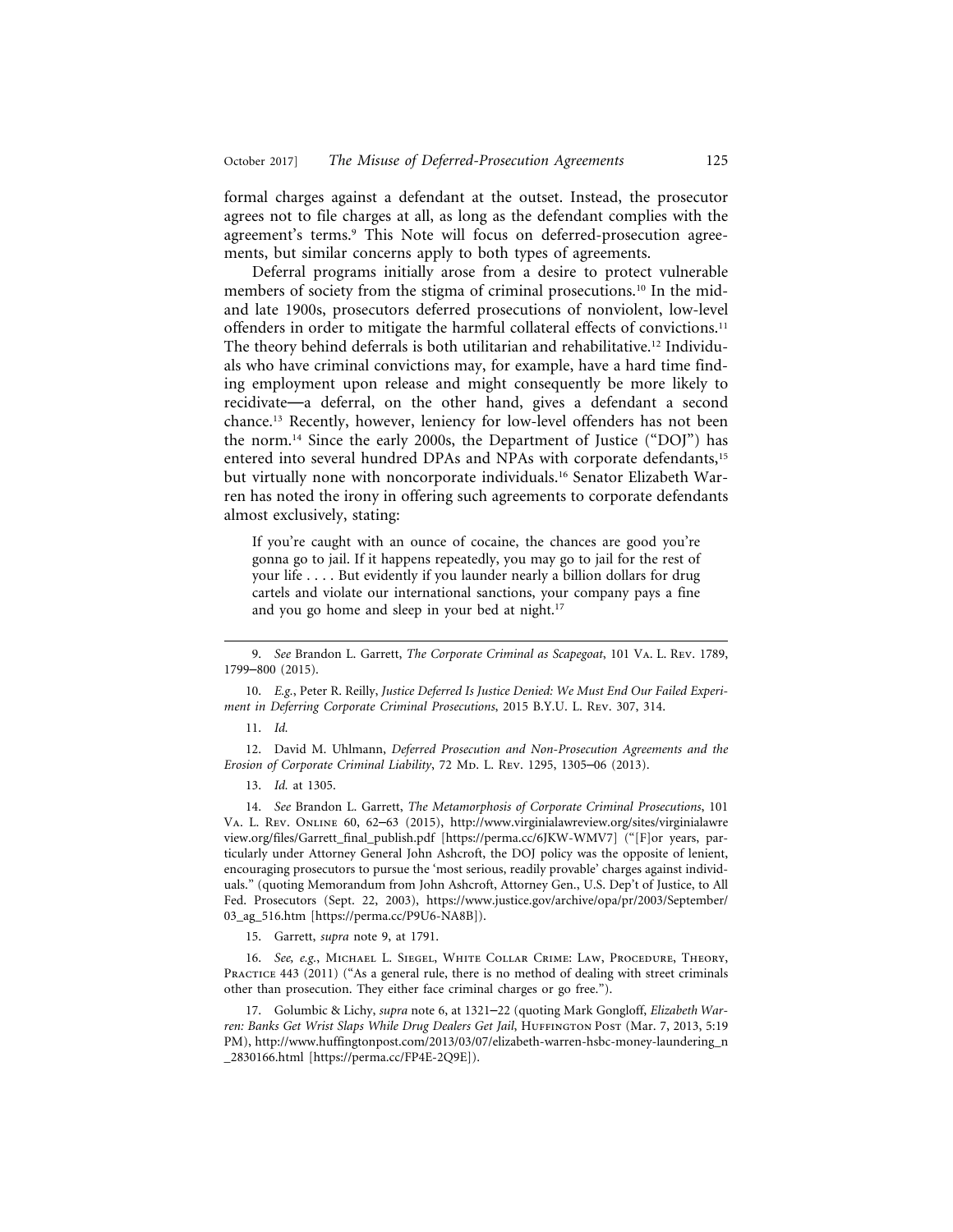By offering deferrals to only corporate offenders, the DOJ is expressing a great deal of inconsistency regarding how it views corporate and noncorporate defendants in our criminal justice system.

A federal judge recently drew attention to this inconsistent treatment in an opinion that advocated for a reform of the practice of granting deferrals exclusively to corporations. On October 21, 2015, Judge Emmett Sullivan approved the use of deferred-prosecution agreements in a corporate case.<sup>18</sup> He did not exclusively consider collateral consequences but noted that this consideration was one useful factor in evaluating the agreements.19 Judges have routinely approved deferred-prosecution and nonprosecution agreements for corporate defendants in recent years, so Judge Sullivan's decision to do so in this case was not remarkable. But his inclusion of an additional part to the opinion arguing, in dicta, that "the current use of deferred-prosecution agreements for corporations rather than individual defendants strays from Congress's intent when it created an exclusion from the speedy trial calculation for the use of such agreements"<sup>20</sup> drew some attention.<sup>21</sup> In this part, Judge Sullivan repeatedly expressed disappointment that DPAs and similar tools are not being used to avoid subjecting noncorporate defendants to the "devastating collateral consequences of . . . criminal conviction[s]."22 Although a great deal has been written recently about the use of DPAs and NPAs in the corporate criminal context, and it is virtually uncontested that these agreements were developed for use in noncorporate prosecutions,<sup>23</sup> the literature exploring the derailment of this goal is sparse.

In order to adhere to the promise of justice, actors within the system should treat all defendants with humanity. Treating defendants with humanity requires considering the impact that convictions will have on their lives beyond incarceration, particularly through collateral consequences.<sup>24</sup> Currently, prosecutors treat corporate defendants as human and explicitly consider the human fallout attendant with corporate convictions when deciding whether to defer corporate prosecutions.<sup>25</sup> Meanwhile, however, they treat

24. *See* Michael Pinard, *Collateral Consequences of Criminal Convictions: Confronting Issues of Race and Dignity*, 85 N.Y.U. L. Rev. 457, 522 (2010) (arguing that collateral consequences "seriously infringe upon the dignity interests of those with criminal records" in the United States).

25. *See, e.g.,* U.S. Dep't of Justice, United States Attorneys' Manual § 9-28.1100 (2015) [hereinafter USAM], https://www.justice.gov/usam/united-states-attorneys-manual [https://perma.cc/M5ZE-ZS8T] ("Prosecutors may consider the collateral consequences of a

<sup>18.</sup> United States v. Saena Tech Corp., 140 F. Supp. 3d 11 (D.D.C. 2015).

<sup>19.</sup> *Id.* at 31.

<sup>20.</sup> *Id.* at 37.

<sup>21.</sup> *See, e.g.*, Matt Apuzzo, *Judge Laments Imbalance in Criminal Justice System*, N.Y. Times, Oct. 24, 2015, at A15 ("While it is not uncommon for judges to criticize outcomes that they see as unjust, it is highly unusual for them to so explicitly advocate—and at such great length—a change in approach.").

<sup>22.</sup> *Saena Tech*, 140 F. Supp. 3d at 42.

<sup>23.</sup> *See, e.g.*, Reilly, *supra* note 10, at 314; Gordon Bourjaily, Note, *DPA DOA: How and Why Congress Should Bar the Use of Deferred and Non-Prosecution Agreements in Corporate Criminal Prosecutions*, 52 Harv. J. on Legis. 543, 544 (2015).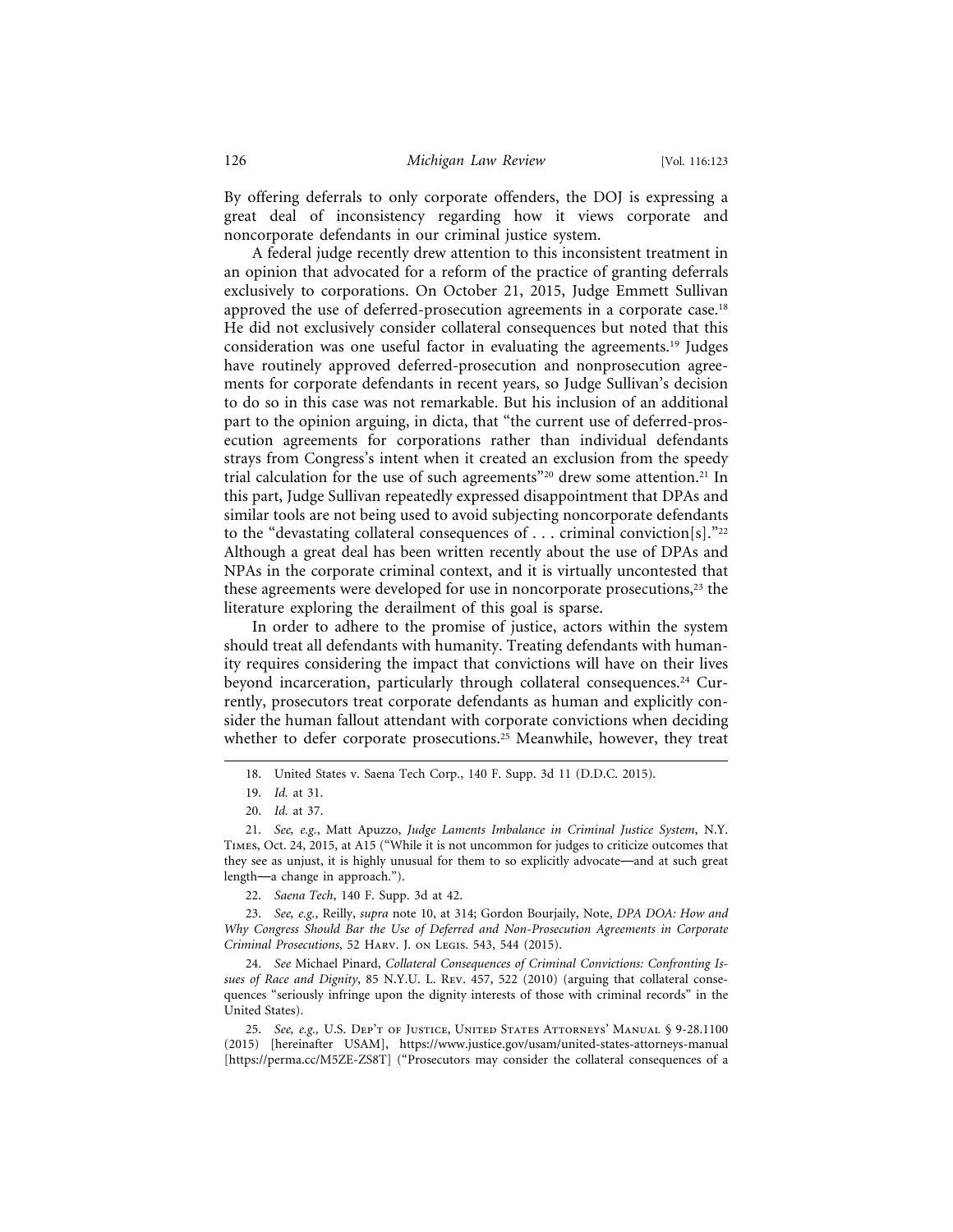noncorporate defendants as instruments of crime and fail to consider the human fallout of convictions on noncorporate defendants.<sup>26</sup> This inconsistent treatment should end. Although the potential collateral consequences of corporate convictions are certainly destructive, so are the collateral consequences of noncorporate convictions. These consequences must be considered in choosing whether to prosecute noncorporate, as well as corporate, defendants.

This Note argues that prosecutors should treat noncorporate defendants<sup>27</sup> with humanity and consider collateral consequences in offering DPAs and NPAs in the same way they do with corporate defendants. Part I contends that, while DPAs and NPAs arose to address prosecutions for low-level, nonviolent offenses, they have been used much more frequently in the corporate context, particularly in recent years. Part II argues that, since collateral consequences are explicitly considered in corporate prosecutions, prosecutorial failure to consider collateral consequences in noncorporate criminal prosecutions is inappropriate because it results in prosecutors humanizing corporations but dehumanizing individuals. Part III recommends that prosecutors regularly consider offering DPAs and NPAs to noncorporate offenders and explicitly evaluate collateral consequences when making such decisions.28

I. DPAs and NPAs Were Designed for Use in Noncorporate Cases

In the early 1900s, prosecutors used deferred-prosecution agreements in dealing with low-level, nonviolent individuals, especially juveniles and firsttime offenders.29 This application of DPAs and NPAs has declined, however, and the use of DPAs and NPAs in the corporate context has skyrocketed over the past two decades.<sup>30</sup> This Part details the shift from the initial uses of such agreements in the noncorporate context to the corporate context. Section I.A reviews the mechanics of DPAs and NPAs and analyzes the Speedy Trial Act in the context of the original use of deferrals. Section I.B explains that, in recent years, prosecutors have offered DPAs and NPAs almost exclusively to corporate offenders.

26. *See id.* §§ 9-22.000 to .200.

29. *E.g.*, Reilly, *supra* note 10, at 314–15; Bourjaily, *supra* note 23, at 544.

corporate criminal conviction or indictment in determining whether to charge the corporation with a criminal offense and how to resolve corporate criminal cases.").

<sup>27.</sup> Although DPAs and NPAs are available for misdemeanor cases, *see, e.g.*, *id.* § 9- 22.010, this Note considers the use of DPAs and NPAs in felony prosecutions only.

<sup>28.</sup> This Note does not contend that the use of DPAs and NPAs in corporate criminal cases is inappropriate or improper, but rather that the use of these agreements should not be exclusive to the corporate context.

<sup>30.</sup> *See* Golumbic & Lichy, *supra* note 6, at 1309–10 ("From 1994 to 2001, the DOJ resolved only seven corporate criminal cases via DPAs. Since then, the DOJ has entered into over 250 DPAs, with 100 executed between 2010 and 2012 alone." (footnote omitted)).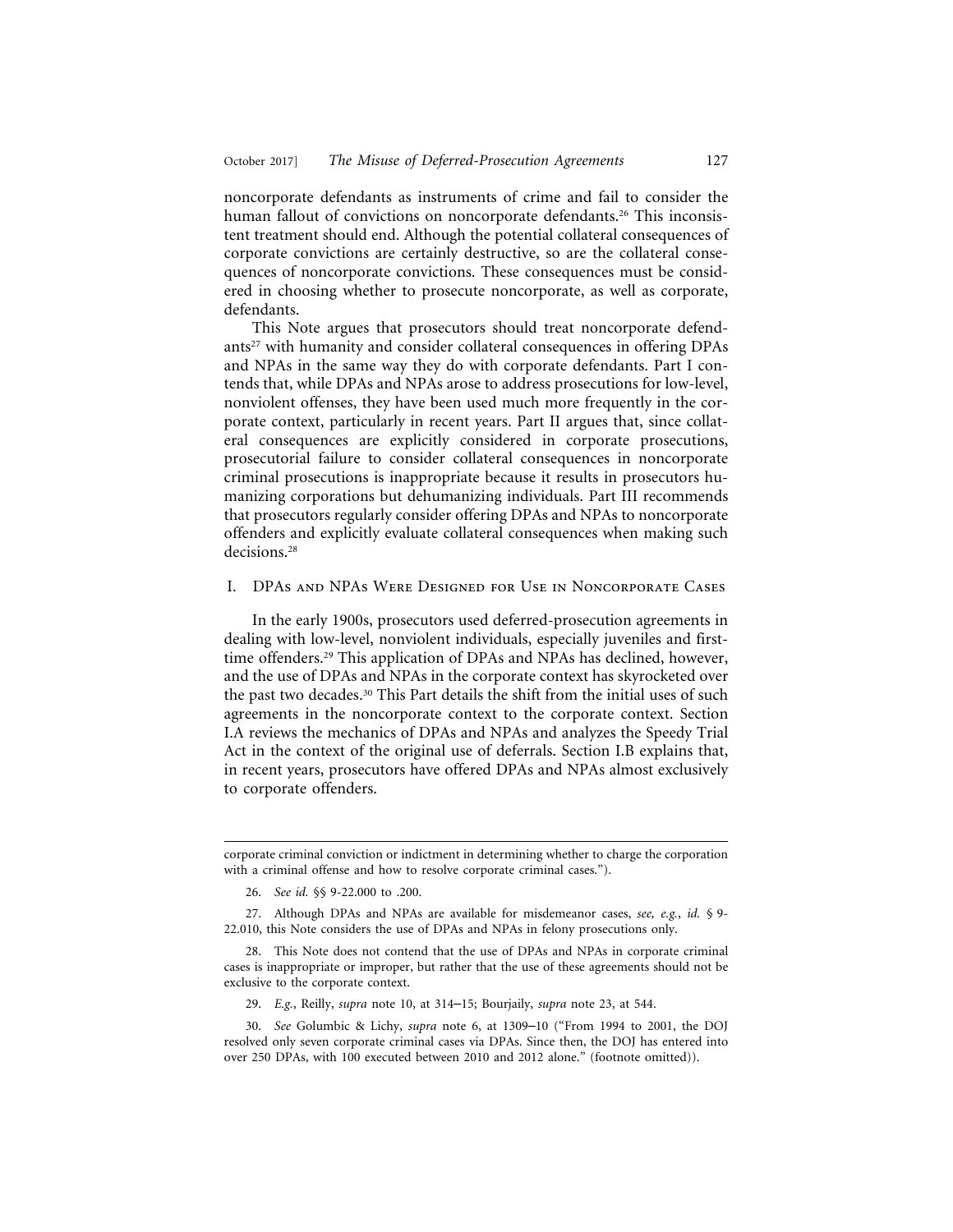#### A. *DPAs, NPAs, and the Speedy Trial Act*

Deferrals were initially offered exclusively to noncorporate individuals, as Congress expressly contemplated when drafting the Speedy Trial Act. The Speedy Trial Act requires that a defendant pleading not guilty be brought to trial within seventy days.<sup>31</sup> The Act provides an exception from the seventyday timeline for "[a]ny period of delay during which prosecution is deferred by the attorney for the Government pursuant to written agreement with the defendant, with the approval of the court, for the purpose of allowing the defendant to demonstrate his good conduct."32 This provision in the Speedy Trial Act reflects the original purpose for which deferrals were initially developed.<sup>33</sup>

In the early and mid-twentieth century, prosecutors offered deferredprosecution agreements to low-level offenders, rather than charging them for minor offenses.34 Prosecutors were thus able to avoid "placing young, non-violent offenders on the track of traditional criminal adjudication and thus inflicting on them the stigma of a criminal conviction  $\dots$ ."<sup>35</sup> Deferred-prosecution agreements instead allowed defendants to demonstrate that they had reformed and were therefore no longer deserving of traditional criminal punishment.36 Deferrals were usually targeted at lowlevel, nonviolent offenders, with the hope of allowing those offenders to avoid "the potentially lifelong collateral consequences of a felony conviction."37 These agreements created the additional benefit of increasing judicial efficiency by reducing the total number of cases actually tried.38 Ultimately, proponents of deferrals and diversion programs expected that these arrangements would greatly benefit society at large.

Evidence suggests that deferrals and diversion programs do benefit society. Diversion programs, such as the Manhattan Court Employment Project in New York City ("MCEP") and Project Crossroads in Washington, D.C.,

36. Kristie Xian, Note, *The Price of Justice: Deferred Prosecution Agreements in the Context of Iranian Sanctions*, 28 Notre Dame J.L. Ethics & Pub. Pol'y 631, 643 (2014) ("In order to be granted a deferral, the offender first makes an admission of guilt and waives the right to a speedy trial. Then, in exchange for being criminally charged, the offender commits to rehabilitation and when necessary, pays restitution to the victims. The offender then agrees to abide by terms that the prosecution sets, which always include a deferral period. At the end of the period, if the offender has followed the terms, the prosecutor may dismiss the indictment.").

38. *Id.*

<sup>31. 18</sup> U.S.C. § 3161(c)(1) (2012).

<sup>32.</sup> *Id.* § 3161(h)(2).

<sup>33.</sup> *See, e.g.*, Reilly, *supra* note 10, at 314–15; Bourjaily, *supra* note 23, at 544.

<sup>34.</sup> *See* Benjamin M. Greenblum, Note, *What Happens to a Prosecution Deferred? Judicial Oversight of Corporate Deferred Prosecution Agreements*, 105 Colum. L. Rev. 1863, 1866 (2005).

<sup>35.</sup> Bourjaily, *supra* note 23, at 544.

<sup>37.</sup> Greenblum, *supra* note 34, at 1866.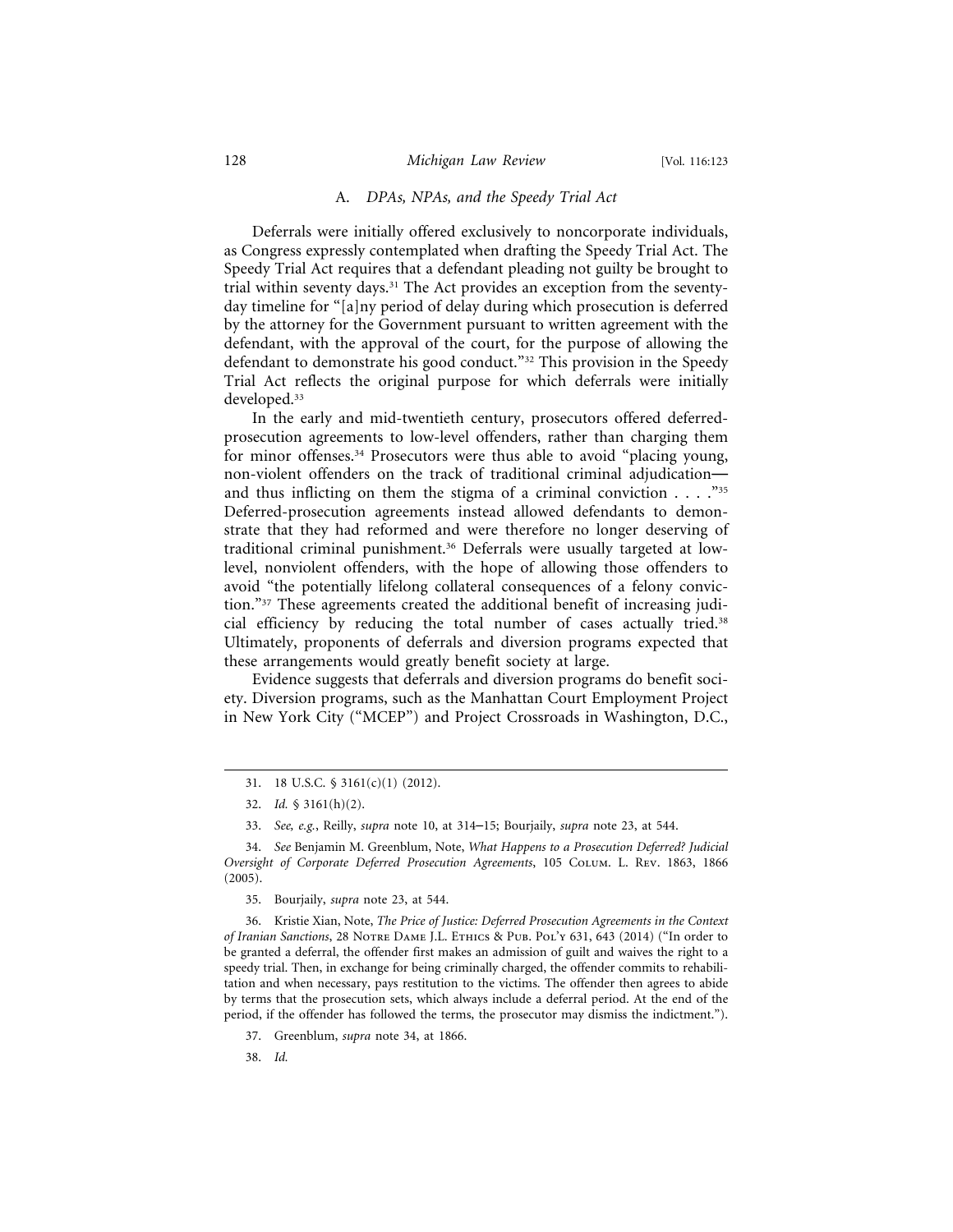were developed as diversion programs for eligible defendants.<sup>39</sup> The MCEP limited eligibility to men who were between seventeen and forty-five years old, resided in New York City, were unemployed, had no more than one additional pending charge, had not served more than six months in prison, were not suffering from addiction, and had not been charged with certain crimes.40 Project Crossroads required that participants be between sixteen and twenty-six years old; have no prior convictions; be unemployed, underemployed, or enrolled in school; and have been charged with "a crime specifically defined and accepted by both the court and the project."41 These programs likely limited eligibility to young, nonviolent, unemployed offenders in order to effectively limit their scope and minimize political backlash against the idea of offering alternative dispositions. This Note does not advocate for indiscriminately offering deferrals to all criminal defendants, but neither does it envision as narrow an application as the MCEP and Project Crossroads utilized.

Both the MCEP and Project Crossroads were successful in achieving their goals of increasing employment rates and decreasing recidivism rates among participants who had been favorably terminated (meaning that they had successfully completed the programs). A staggering majority of MCEP participants were employed at dismissal each year.<sup>42</sup> Project Crossroads found that "approximately 60% of those favorably terminated were employed for more than four-fifths of the year following termination," as compared to only 23% of those unfavorably terminated.<sup>43</sup> In the first two years of the MCEP's implementation, the recidivism rate (measured by rearrest)

<sup>39.</sup> Criminal Justice Coordination Council & Vera Inst. of Justice, The Manhattan Court Employment Project 1 (1970) ("[The MCEP] offers [a defendant] counseling and job opportunities and, if he cooperates and appears to show promise of permanent change, recommends that the prosecutor (district attorney) and the judge dismiss the charges against him without ever deciding whether he is guilty."); ROBERTA ROVNER-PIECZENIK, NAT'L Comm. for Children & Youth, Project Crossroads as Pre-Trial Intervention: A Program Evaluation 1–2 (1970) ("The court, in supporting this endeavor, agreed to consider a 'nol pros' of the charges pending against any project participant who was terminated with a favorable recommendation by the project after the successful completion of the three-month program.").

<sup>40.</sup> Criminal Justice Coord. Council & Vera Inst. of Justice, *supra* note 39, at 3 (explaining that defendants were ineligible if they had been charged with "crimes of extreme gravity, such as homicide, armed robbery, forcible rape, or arson[, or] crimes indicating a lucrative illegal occupation, such as gambling or numbers running[, or] crimes indicating a problem beyond the Project's capability, such as drug addiction or alcoholism").

<sup>41.</sup> Rovner-Pieczenik, *supra* note 39, at 1.

<sup>42.</sup> *See* Vera Inst. of Justice, Pre-Trial Intervention: The Manhattan Court Employment Project of the Vera Institute of Justice Final Report 7 (1972) (noting that 91.4% of participants were employed at dismissal in the first year, 95.4% were employed at dismissal in the second year, and 79.3% were employed at dismissal in the third year). The drop in employment in the third year may be attributed to an increase in the number of students participating in the program, or a change in the minimum wage law. *Id.* at 8.

<sup>43.</sup> Rovner-Pieczenik, *supra* note 39, at 12.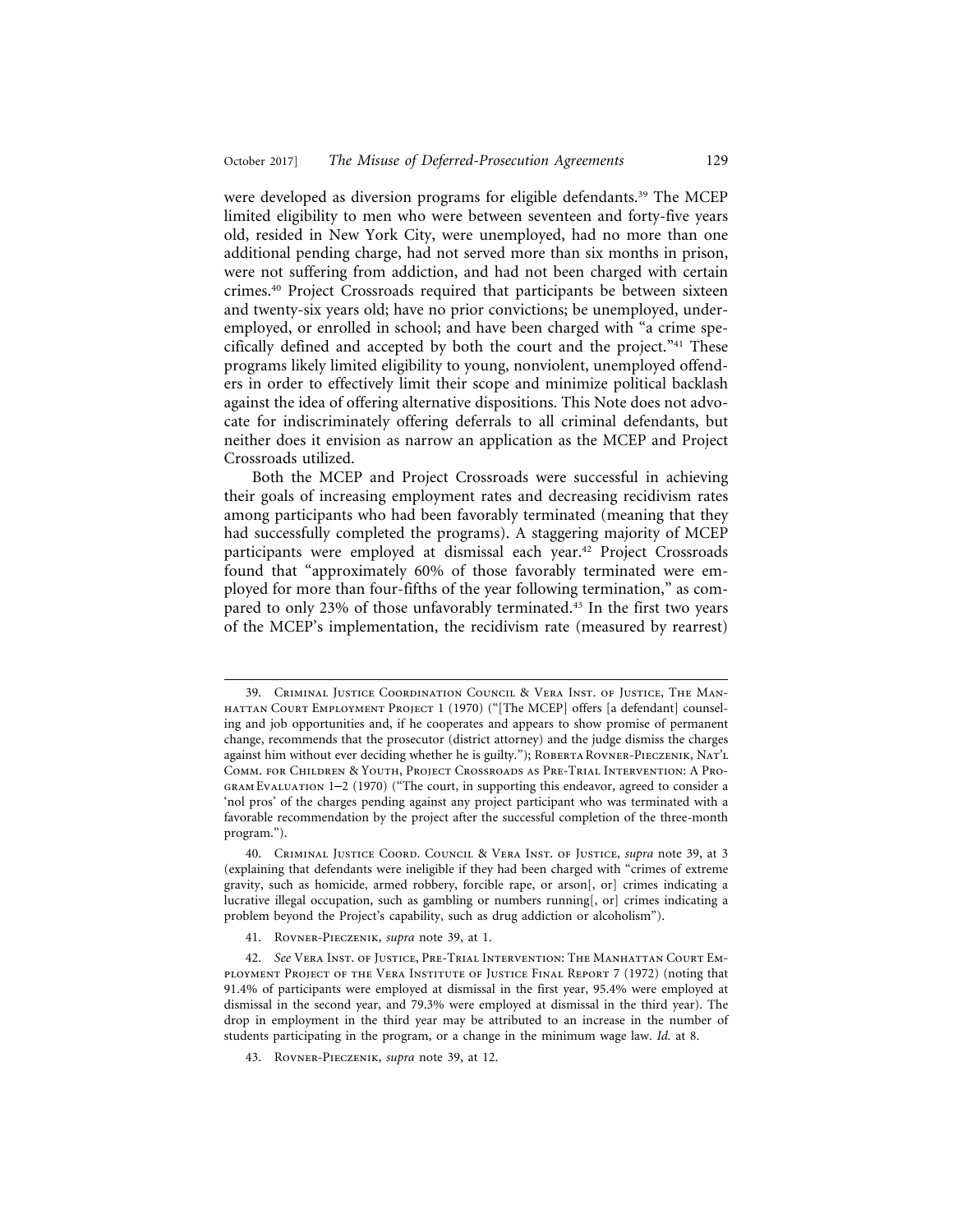for successful participants was half that of unsuccessful participants,<sup>44</sup> and in the third year, it was only 2.9%.45 The combined recidivism rate for all Project Crossroads participants, whether favorably or unfavorably terminated, was 14% lower than that of the control group.<sup>46</sup> The success of these programs in improving outcomes for their participants suggests that deferrals can be effective in nonviolent criminal cases.

Congress specifically considered the successes of these programs in drafting the Speedy Trial Act. Congress expressed a desire "to encourage the current trend among United States attorneys to allow for deferral of prosecution on the condition of good behavior."47 A Senate committee report regarding 18 U.S.C.  $\frac{1}{5}$  3161(h)(2), the provision that allows for exclusion of time pursuant to a deferral agreement, mentions both the MCEP and Project Crossroads, noting that "[s]uch diversion programs have been quite successful with first offenders."48 These programs illustrated the benefits of alternative dispositions.49 The report further notes that the provision allowing for exclusion of time is necessary because without it, "prosecutors would never agree to such diversion programs."<sup>50</sup> By drawing upon MCEP and Project Crossroads in support of § 3161(h)(2), Congress expressed support for alternative dispositions and hoped that prosecutors would continue to utilize deferrals and diversion programs in dispensing with cases that involved low-level, nonviolent offenders. Although the consideration of legislative history in interpreting statutory provisions is often controversial,<sup>51</sup> arguments against such consideration usually hinge on the difficulty of ascertaining intent from the *Congressional Record*. 52 In the case of this provision, however, that argument is inapplicable—the Senate report clearly communicated that a goal of drafting  $\frac{1}{2}$  3161(h)(2) was to encourage prosecutors to offer deferrals to nonviolent offenders.

<sup>44.</sup> Vera Inst. of Justice, *supra* note 42, at 12 (noting that the recidivism rate is 15.8% for favorably terminated participants, as compared to 30.8% for unfavorably terminated participants).

<sup>45.</sup> *Id.* at 10.

<sup>46.</sup> Rovner-Pieczenik, *supra* note 39, at 17 (describing the overall recidivism rates (measured by rearrests) for participants within fifteen months of initial arrest as follows: 20.13% for the favorably terminated group (n=149), 56.65% for the unfavorably terminated group  $(n=51)$ , and 43.36% for the control group  $(n=107)$ ).

<sup>47.</sup> Anthony Partridge, Fed. Judicial Ctr., Legislative History of Title I of the Speedy Trial Act of 1974, at 117 (1980).

<sup>48.</sup> *Id.*

<sup>49.</sup> *See* Rovner-Pieczenik, *supra* note 39, at 12, 17; Vera Inst. of Justice, *supra* note 42, at 7.

<sup>50.</sup> Partridge, *supra* note 47, at 117.

<sup>51.</sup> *See, e.g.*, Stephen Breyer, *On the Uses of Legislative History in Interpreting Statutes*, 65 S. Cal. L. Rev. 845, 845–46 (1992) (addressing various criticisms of legislative history).

<sup>52.</sup> *Id.* at 854–55 (describing a helpful consideration of the legislative history of a federal bankruptcy statute in order to ascertain the purpose of an amendment).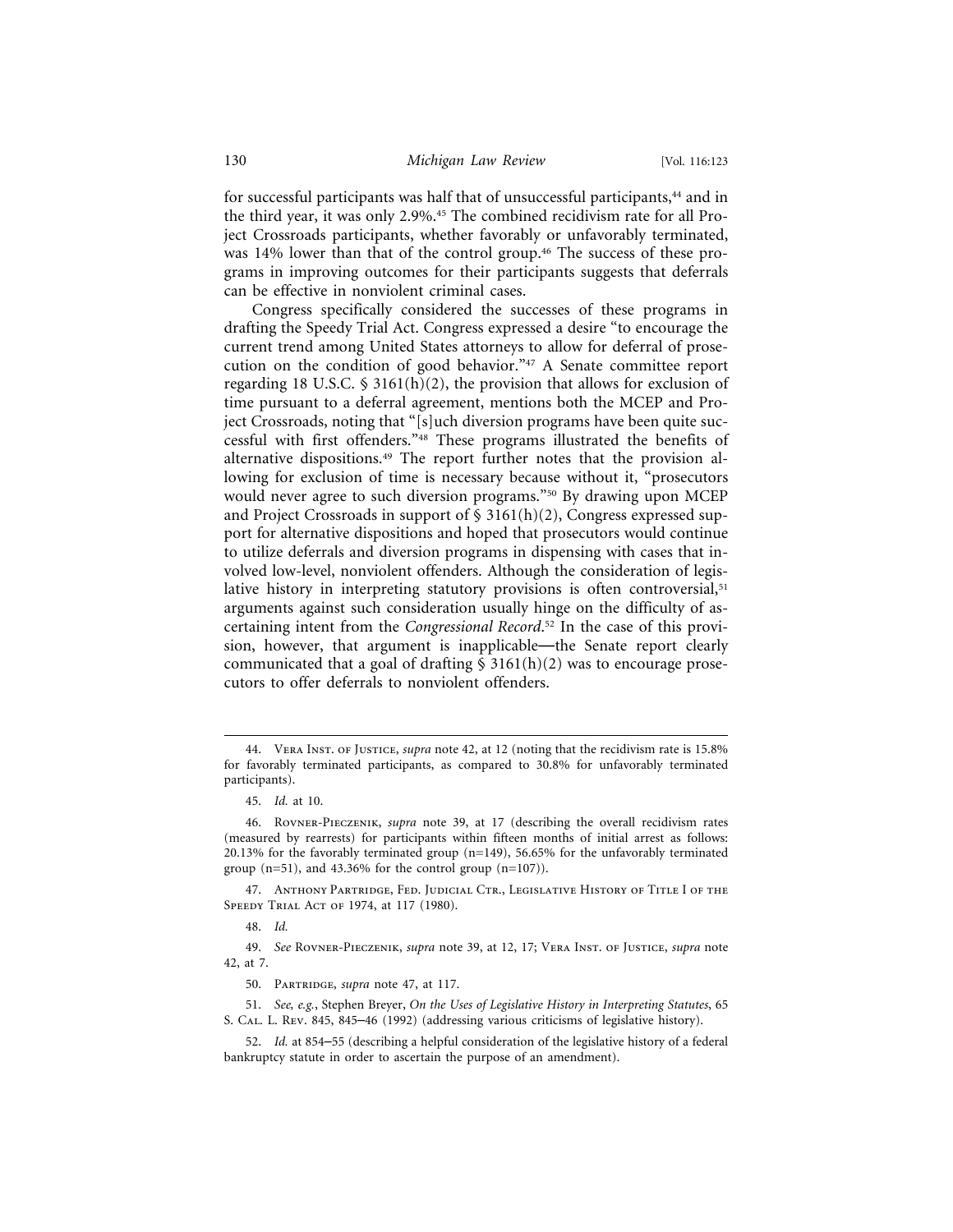The text of the Speedy Trial Act further supports a reading that Congress contemplated deferral agreements with noncorporate individuals in mind. The Act states:

The following periods of delay shall be excluded in computing the time within which an information or an indictment must be filed, or in computing the time within which the trial of any such offense must commence . . . Any period of delay during which prosecution is deferred by the attorney for the Government pursuant to written agreement with the defendant, with the approval of the court, for the purpose of allowing the defendant to demonstrate his good conduct.<sup>53</sup>

Congress did not limit the scope of the Act to corporate defendants—rather, it is more likely that this provision was meant to apply to individual actors and not corporations. As a matter of grammar, the use of the singular noun "defendant" and the singular possessive pronoun "his" suggest that Congress meant for this provision to apply to individual defendants not acting on behalf of corporations.54 The historic use of deferrals, along with the legislative history and text of the Speedy Trial Act, all indicate that Congress intended for prosecutors to offer deferrals to noncorporate defendants.

#### B. *Recent Use of DPAs and NPAs in Corporate Cases*

Scholars agree that the collapse of the accounting firm Arthur Andersen in the early 2000s sparked the routine use of DPAs and NPAs with respect to corporate crimes.55 Andersen was convicted for obstructing an SEC investigation related to the Enron scandal.<sup>56</sup> The company ceased its operations after losing its audit license as a collateral consequence of the conviction, leaving 28,000 employees without jobs.<sup>57</sup> The loss of the audit license can be considered a direct collateral consequence, because the SEC affirmatively imposes this penalty on convicted felons.<sup>58</sup> The subsequent collapse of the company, on the other hand, was an indirect consequence, as it resulted

<sup>53. 18</sup> U.S.C. § 3161(h)(2) (2012).

<sup>54.</sup> *See* Abbe R. Gluck, *The States as Laboratories of Statutory Interpretation: Methodological Consensus and the New Modified Textualism*, 119 Yale L.J. 1750, 1763 (2010) (explaining that textualist interpretations of statutes depend on definitions, textual context, and "default presumptions based on common rules of grammar and word usage").

<sup>55.</sup> *E.g.*, Golumbic & Lichy, *supra* note 6, at 1306; Erik Paulsen, Note, *Imposing Limits on Prosecutorial Discretion in Corporate Prosecution Agreement*, 82 N.Y.U. L. Rev. 1434, 1436 (2007).

<sup>56.</sup> United States v. Arthur Andersen, LLP, 374 F.3d 281 (5th Cir. 2004), *rev'd*, 544 U.S. 696 (2005). Ironically, the Supreme Court reversed the conviction a year later. Arthur Andersen LLP v. United States, 544 U.S. 696 (2005).

<sup>57.</sup> Golumbic & Lichy, *supra* note 6, at 1307.

<sup>58.</sup> Investment Advisers Act of 1940, § 203(e)(2)–(3), 15 U.S.C. § 80b-3(e)(2) to (3) (2012).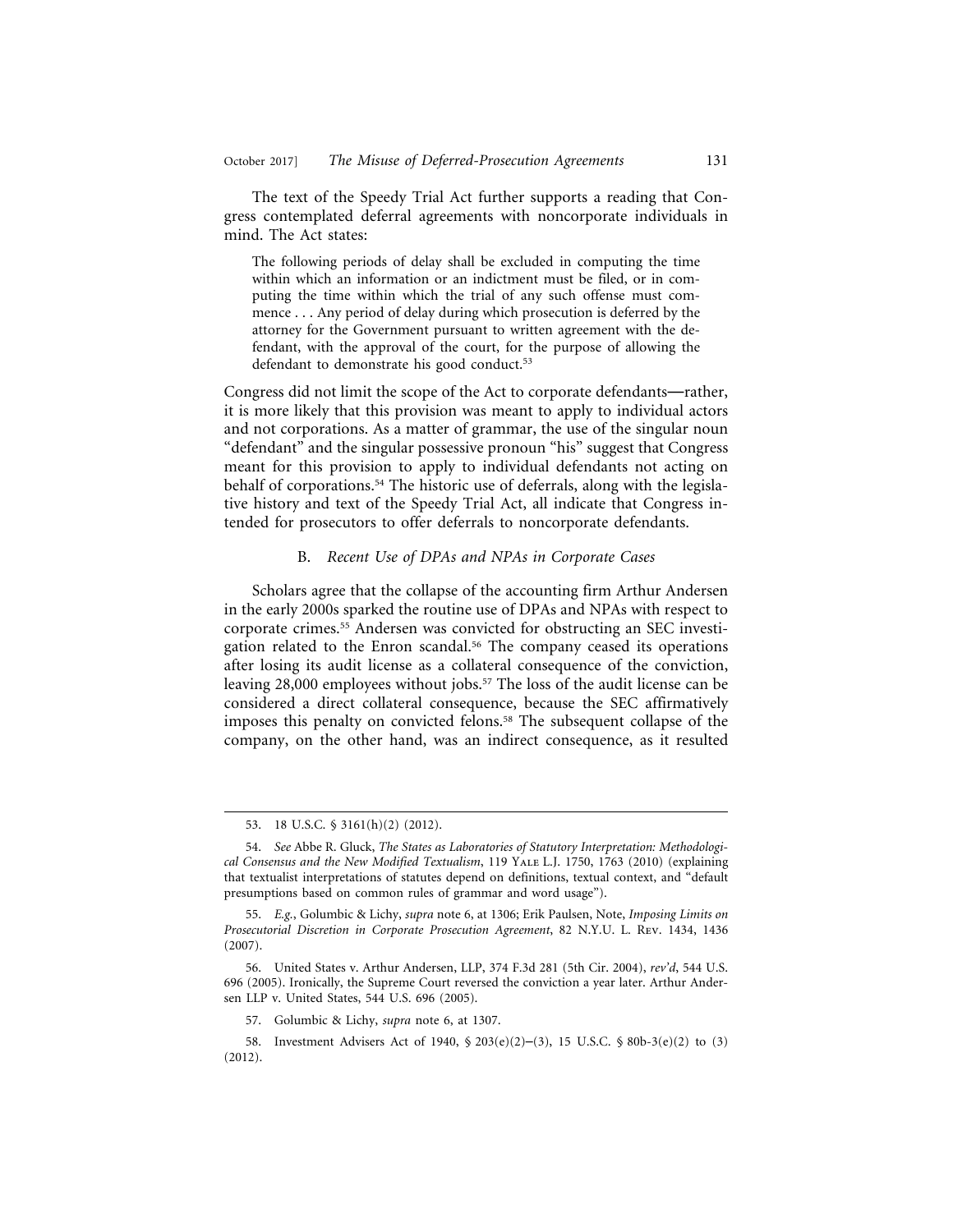from the imposition of the audit restriction.<sup>59</sup> Both sets of consequences were devastating to the company,<sup>60</sup> and the increased use of DPAs and NPAs since the company's demise is widely seen as an attempt to avoid a repeat of the "Andersen effect."61

Although deferrals were used in noncorporate cases against individuals in the early and mid-twentieth century, prosecutors began to consider offering similar agreements to corporate defendants in the later part of the century. The E.F. Hutton and Drexel Burnham Lambert cases in the late 1980s indicated that alternatives to prosecution could benefit corporations as well as individuals. Hutton had been charged with mail and wire fraud; after pleading guilty, the company "was drastically weakened and forced to merge with a competitor."<sup>62</sup> Drexel pleaded guilty to securities fraud charges, after which the company filed for Chapter 11 bankruptcy. $63$  These instances of corporate collapse following conviction inspired prosecutors to consider alternatives to charging corporations criminally.64 Several years later, the DOJ investigated Salomon Brothers for violations of the False Claims Act.65 Instead of prosecuting the company, however, prosecutors offered Salomon an NPA in exchange for several conditions, including the payment of fines, forfeiture, and victim compensation; cooperation with investigators; and implementation of compliance procedures.<sup>66</sup> Notably, the then U.S. attorney for the Southern District of New York specifically referenced a desire to avoid collateral consequences—among other factors—in justifying the office's decision not to prosecute Salomon.<sup>67</sup>

Prosecutors did not begin offering deferred-prosecution and nonprosecution agreements to corporate defendants immediately after the Salomon case. In fact, the DOJ only entered into seven DPAs between 1994 and 2001.68 After the Andersen conviction, however, the use of DPAs increased— "[s]ince [2001], the DOJ has entered into over 250 DPAs, with 100 executed between 2010 and 2012 alone."69 In 2009, the Government Accountability

- 61. *Id.* at 1296.
- 62. *Id.* at 1301–02.
- 63. *Id.* at 1302.

65. Press Release, U.S. Dep't of Justice, Department of Justice and SEC Enter \$290 Million Settlement with Salomon Brothers in Treasury Securities Case (May 20, 1992), https:// www.justice.gov/archive/atr/public/press\_releases/1992/211182.htm [https://perma.cc/AH27- 2WPQ].

- 66. Golumbic & Lichy, *supra* note 6, at 1302.
- 67. *Id.* at 1302–03.
- 68. *Id.* at 1309–10.
- 69. *Id.* at 1310 (footnote omitted).

<sup>59.</sup> *See* Golumbic & Lichy, *supra* note 6, at 1307 ("After the grand jury issued the indictment, the firm could no longer audit public companies. Andersen folded, and with it 28,000 employees lost their jobs.").

<sup>60.</sup> *See id.*

<sup>64.</sup> *Id.* ("These cases contributed to the general perception that a criminal conviction was not the preferred means of rehabilitating a corporation and achieving maximum deterrence.").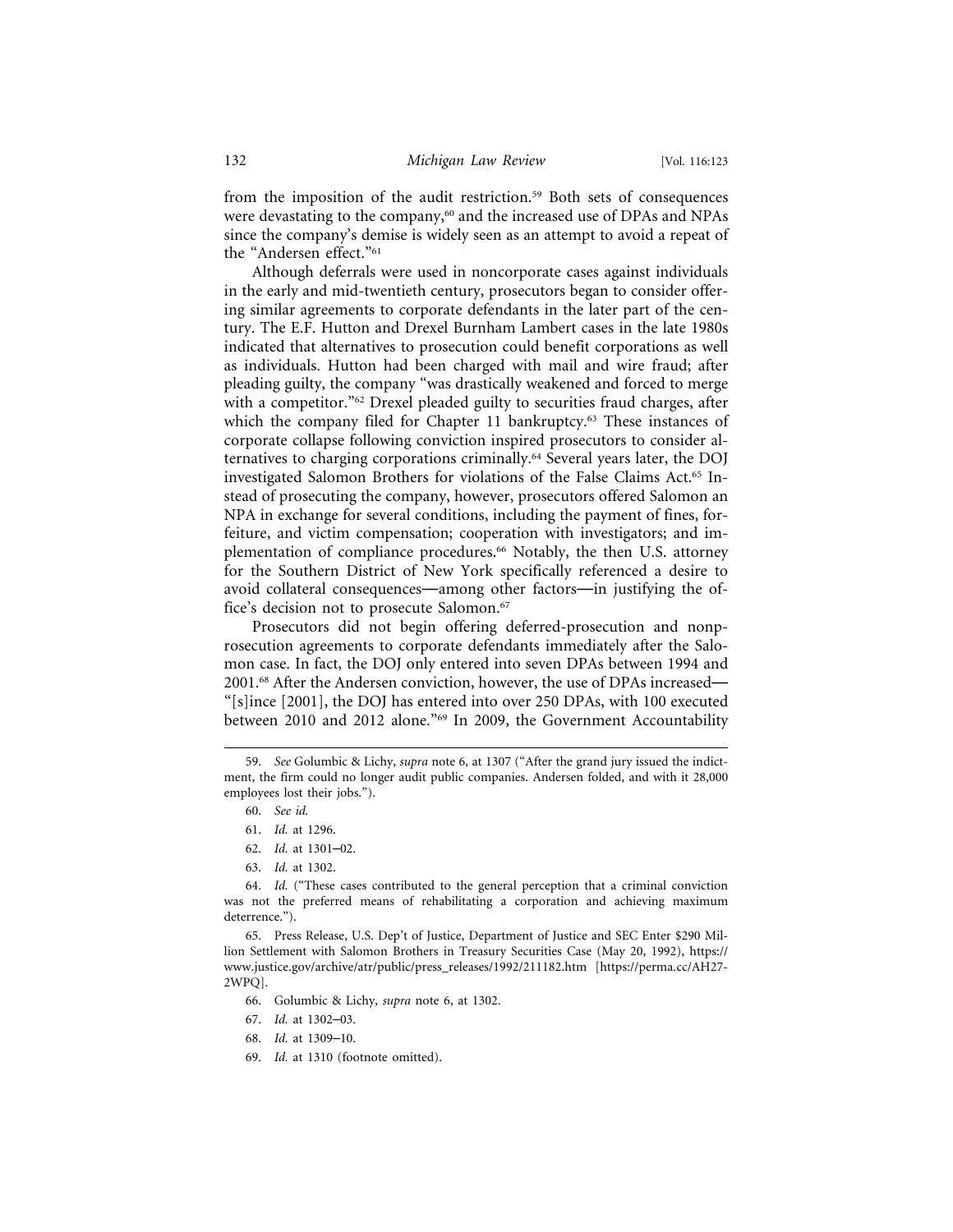Office ("GAO") conducted a study of the use of DPAs and NPAs in corporate prosecutions and found that, between 2004 and 2009, U.S. Attorneys' Offices ("USAOs") entered into ninety-four DPAs and NPAs with corporate defendants and pursued 1,659 corporate prosecutions.70 The GAO also found that the Criminal Division of the DOJ had entered into forty-four corporate DPAs and NPAs, as compared to thirty-eight prosecutions.<sup>71</sup> While these numbers do not account for the past seven years, they do indicate a growth in the use of alternative dispositions in corporate cases since the late twentieth century. The GAO report makes much of the fact that USAOs pursued seventeen times as many corporate prosecutions as deferrals from 2004 to 2009,72 but this statistic does not sufficiently address the fact that USAOs disproportionately offer deferrals to corporate, as compared to noncorporate, defendants.

The legislative history of the Speedy Trial Act confirms that Congress intended to make DPAs and NPAs available to noncorporate actors. As noted above, the relevant Senate committee report states that the goal of § 3161(h)(2) was to encourage deferrals conditioned on good behavior and references diversion programs targeted at individual offenders.73 Nothing in the legislative record indicates that Congress contemplated that these agreements would be offered to corporations at all, let alone exclusively. Instead, the shift away from using DPAs and NPAs in noncorporate prosecutions has tracked the historical shift toward being tough on crime that characterized the late 1900s, with the enactment of mandatory minimums, three-strikes laws, and harsh sentencing guidelines.<sup>74</sup> Although the use of DPAs and NPAs in corporate cases has likely been helpful in avoiding large-scale economic fallout of the Andersen magnitude in recent years, there is no reason to limit the use of these agreements to corporate defendants. Instead, prosecutors should give similar considerations to the collateral consequences attendant

<sup>70.</sup> U.S. Gov't Accountability Office, GAO-10-110, Corporate Crime: DOJ Has Taken Steps to Better Track its Use of Deferred and Non-Prosecution Agreements, but Should Evaluate Effectiveness 16 tbl.1 (2009), http://www.gao.gov/assets/300/299781.pdf [https:// perma.cc/V6RP-4P56].

<sup>71.</sup> *Id.*

<sup>72.</sup> *Id.* at 14, 16 tbl.1 ("The number of DPAs and NPAs entered into by the USAOs is small compared to the number of corporate prosecutions they pursued.").

<sup>73.</sup> Partridge, *supra* note 47, at 117 ("A number of Federal and State courts have been experimenting with pretrial diversion or intervention programs in which prosecution of a certain category of defendants is held in abeyance on the condition that the defendant participate in a social rehabilitation program. If the defendant succeeds in the program, charges are dropped. Such diversion programs have been quite successful with first offenders in Washington, D.C. (Project Crossroads) and in New York City (Manhattan Court Employment Project). Some success has also been noted in programs where the defendant's alleged criminality is related to a specific social problem such as prostitution or heroin addiction.").

<sup>74.</sup> *See* Margaret Colgate Love, *Paying Their Debt to Society: Forgiveness, Redemption, and the Uniform Collateral Consequences of Conviction Act*, 54 How. L.J. 753, 770–71 (2011) (asserting that, in the late 1900s, "[d]eferred adjudication laws enacted in the 1970s, whose purpose was to enable certain defendants to avoid a conviction record, were overridden").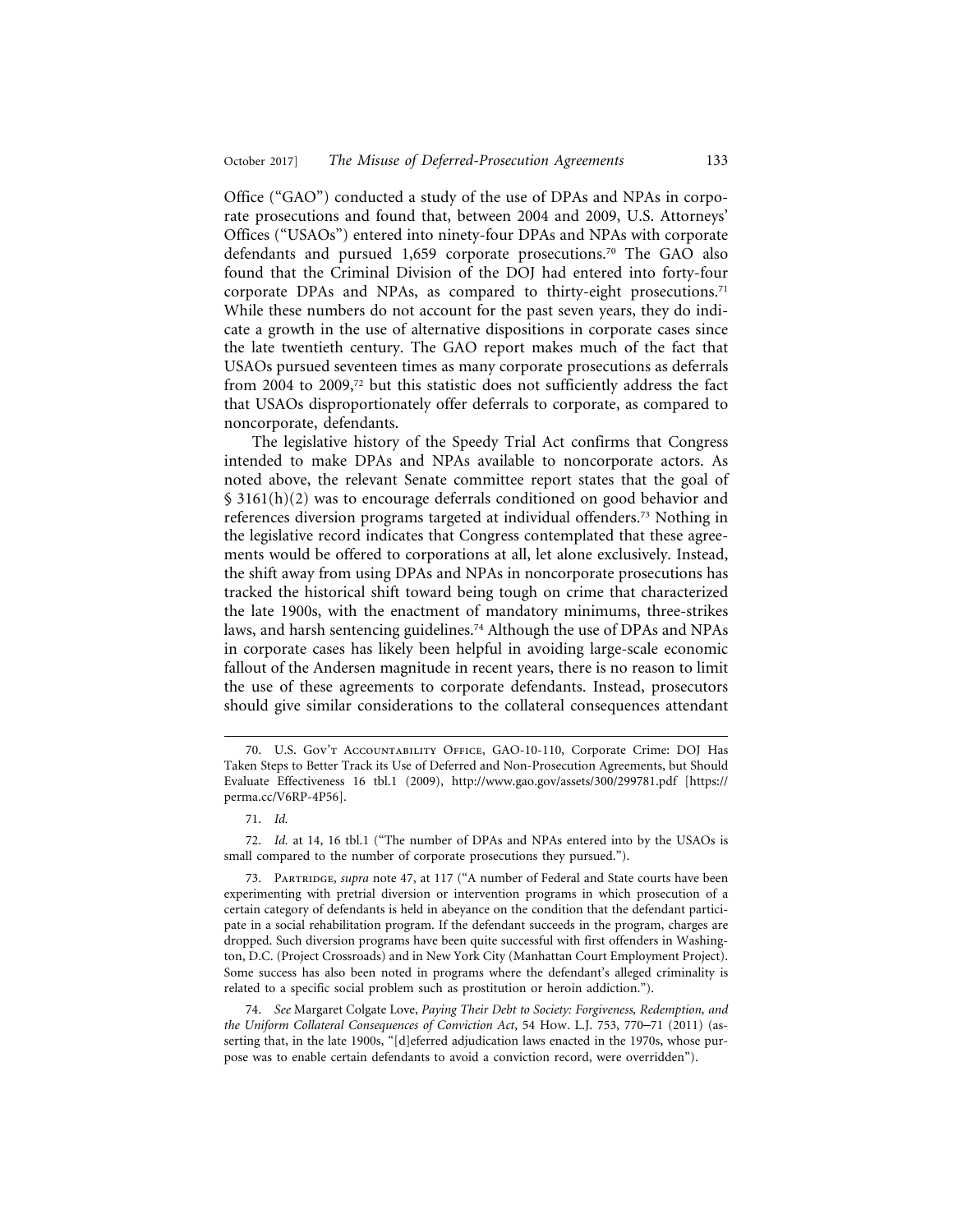with convicting noncorporate defendants, and consideration of such consequences should thus inform decisions to prosecute or defer these cases as well.

# II. Prosecutors Humanize Corporations but Dehumanize Individuals

Prosecutorial treatment of collateral consequences exemplifies the failure of the criminal justice system to recognize the humanity of defendants. While collateral consequences accompany convictions in both corporate and noncorporate criminal cases, prosecutors only consider the effects of these consequences in the corporate context. This Part explores the ways in which prosecutors consider collateral consequences. Section II.A presents the disparate ways prosecutors evaluate collateral consequences in corporate and noncorporate cases. Section II.B contends that imposing collateral consequences requires that prosecutors treat offenders with some level of humanity, and that prosecutors do not consider the collateral consequences of convicting noncorporate defendants in order to avoid humanizing them. In contrast, the fiction of corporate personhood encourages a legal understanding of corporations as quasi-human. The explicit consideration of collateral consequences with respect to corporate DPAs and NPAs, but not for noncorporate defendants, reflects this difference.

# A. *Prosecutors Consider Collateral Consequences for Corporate Defendants Exclusively*

Prosecutors are uncharacteristically transparent with respect to the factors that they consider in evaluating corporate crimes. The public therefore has a great deal of information regarding why prosecutors decide to prosecute or not prosecute corporations: "In few areas of criminal law do prosecutors announce in advance, and in detail, under what circumstances they will prosecute versus offer outright leniency."75 The U.S. Attorneys' Manual explicitly recommends that prosecutors consider collateral consequences when deciding whether to prosecute corporate defendants.<sup>76</sup> Within the manual, the "Principles of Federal Prosecution of Business Organizations" suggest that prosecutors consider ten factors when deciding whether to charge corporations.<sup>77</sup> "These factors broadly focus[] on the seriousness of the past conduct at the firm, the firm's present cooperation, reporting and

<sup>75.</sup> Garrett, *supra* note 14, at 62.

<sup>76.</sup> USAM, *supra* note 25, § 9-28.1100 ("Prosecutors may consider the collateral consequences of a corporate criminal conviction or indictment in determining whether to charge the corporation with a criminal offense and how to resolve corporate criminal cases.").

<sup>77.</sup> *Id.* § 9-28.300 (listing, as a factor, "collateral consequences, including whether there is disproportionate harm to shareholders, pension holders, employees, and others not proven personally culpable, as well as impact on the public arising from the prosecution").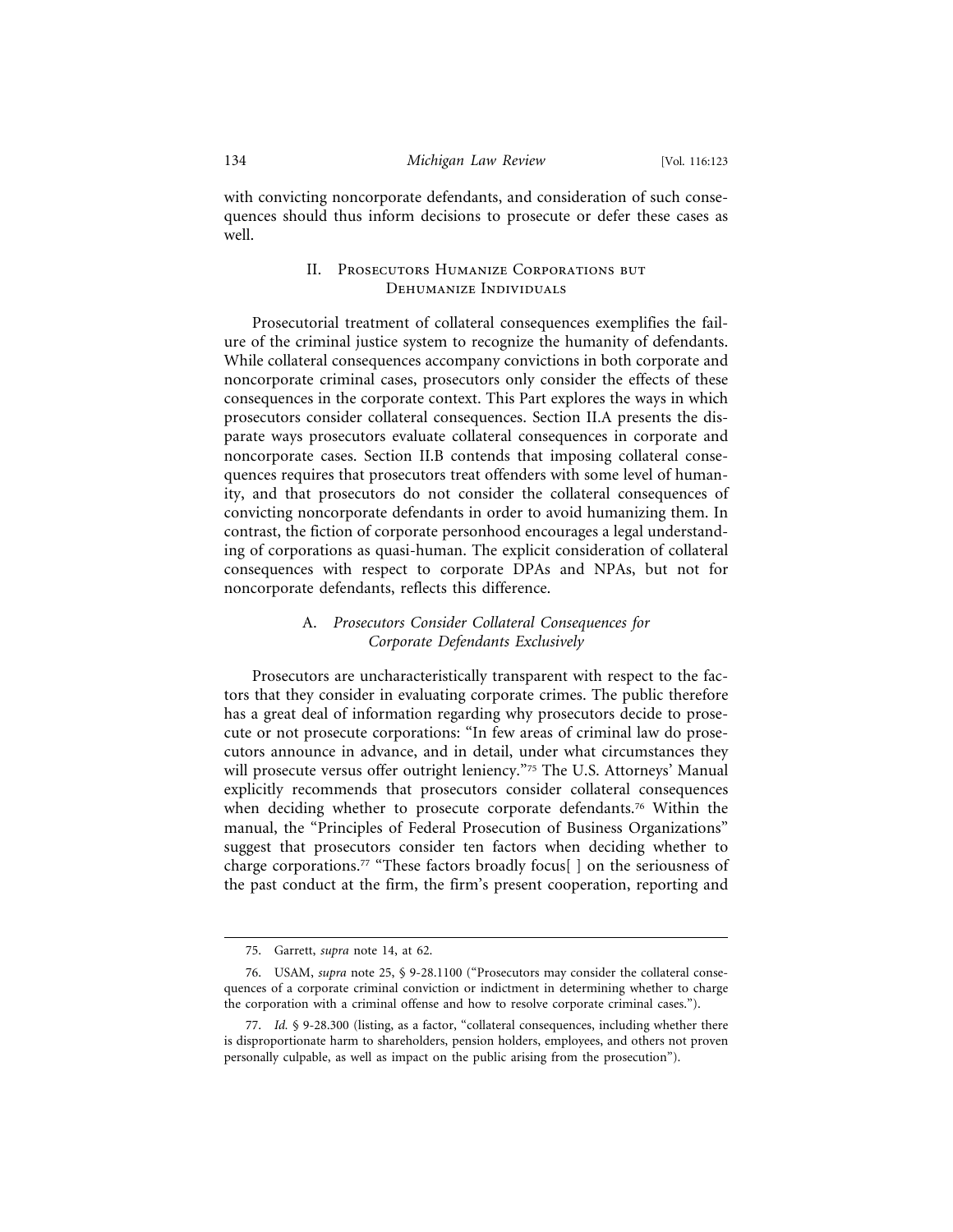compliance at the firm, and future consequences, including collateral consequences, for the firm and others should the company be prosecuted."78

Although the manual explicitly contemplates collateral consequences in corporate cases, it fails to consider these consequences in noncorporate cases. The section regarding noncorporate deferrals does not even mention collateral consequences.79 Instead, it frames eligibility for deferral programs in terms of types of crimes committed and offenders' prior convictions.<sup>80</sup> The consideration of collateral consequences plays a significant role in prosecutorial decisions to offer DPAs and NPAs to corporations but not to noncorporate actors.

#### 1. Collateral Consequences of Corporate Convictions

The collateral consequences associated with convicting corporate actors are often referred to in the literature as a "corporate death penalty."<sup>81</sup> Such consequences include direct regulatory restrictions, such as debarment,<sup>82</sup> loss of good standing, and loss of professional (e.g., banking, audit) licenses.83 The U.S. Attorneys' Manual instructs prosecutors to account for these consequences.<sup>84</sup> These direct sanctions may in turn lead to indirect third-party effects, including loss of jobs, shareholders' losses, forced mergers, and even bankruptcy.<sup>85</sup> Both direct and indirect collateral consequences of corporate convictions can be extremely serious.

Corporations might also face administrative debarment upon conviction.86 Administrative debarments are collateral to convictions because they are imposed by agencies, not judges. The Federal Acquisition Regulations ("FAR") govern business transactions between federal agencies and businesses<sup>87</sup> and seek to ensure that the government only conduct business with

79. *See* USAM, *supra* note 25, §§ 9-22.000 to .200.

81. *E.g.*, Reilly, *supra* note 10, at 321–22; Andrew Weissmann with David Newman, *Rethinking Criminal Corporate Liability*, 82 IND. L.J. 411, 426 (2007).

82. Reilly, *supra* note 10, at 320.

83. *See, e.g.*, Golumbic & Lichy, *supra* note 6, at 1320 (quoting then–Assistant Attorney General Lanny Breuer in asserting that, "had prosecutors pursued criminal sanctions against HSBC, it 'would almost certainly have lost its banking license in the U.S.'").

84. USAM, *supra* note 25, § 9-28.1100 ("Prosecutors should also be aware of non-penal sanctions that may accompany a criminal charge, such as potential suspension or debarment from eligibility for government contracts or federally funded programs such as health care programs.").

85. *E.g.*, Reilly, *supra* note 10, at 323 ("[U]nfortunately, it is not only the irresponsible business partners that are impacted when a company is debarred. Numerous other parties face collateral consequences, including employees, stockholders, and, of course, customers who rely on the products and services produced or provided by these businesses.").

86. *Id.* at 320–21.

<sup>78.</sup> Garrett, *supra* note 14, at 64.

<sup>80.</sup> *Id.* § 9-22.100.

<sup>87.</sup> *See generally* 48 C.F.R. §§ 1.000–.707 (2016).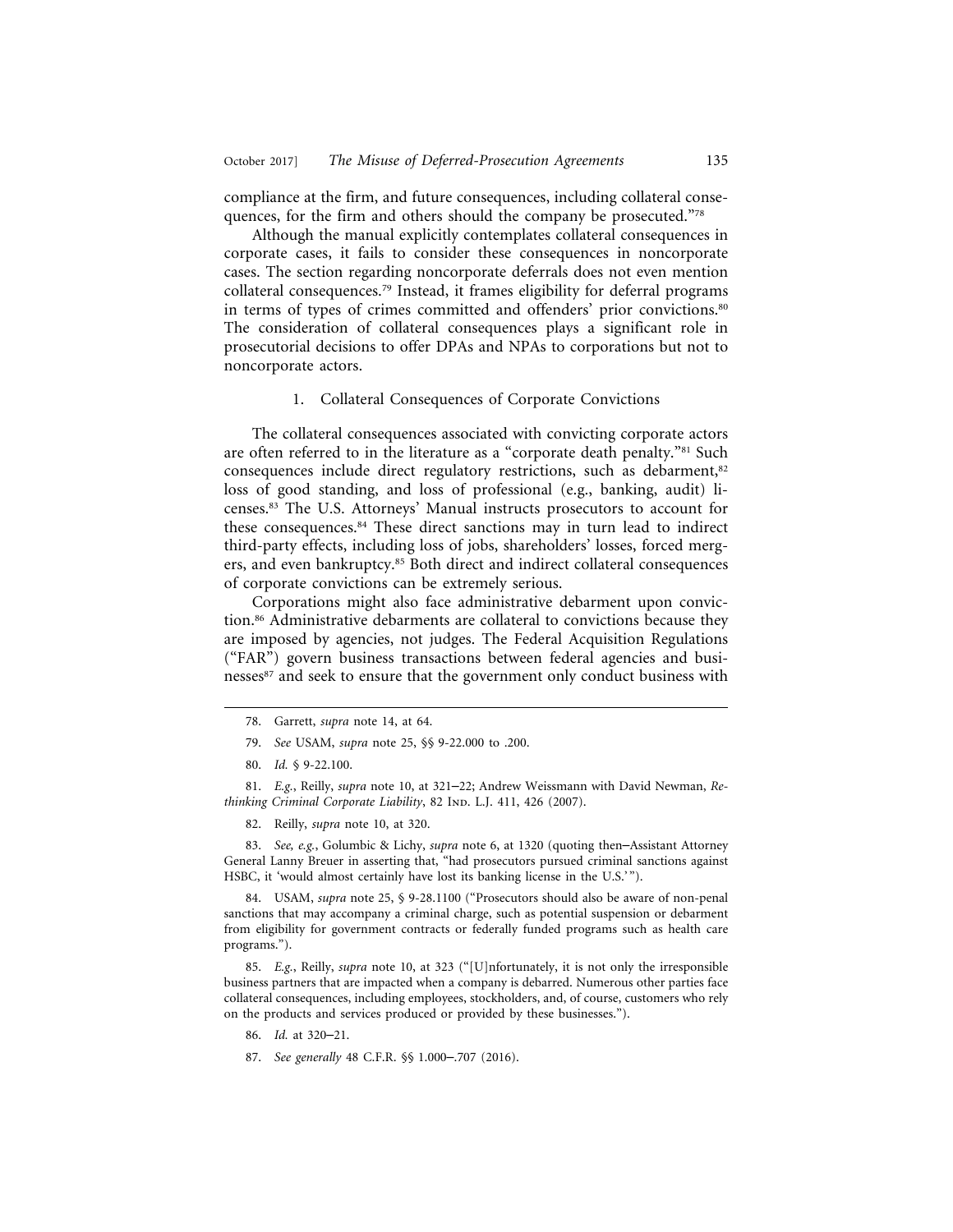responsible companies<sup>88</sup> in order to "maintain[] the public's trust and fulfill[] public policy objectives."<sup>89</sup> Pursuant to the FAR, a federal agency can, at its discretion, debar a convicted corporation if such action is in the public interest.90 A debarred or suspended company is excluded from receiving new contracts from federal agencies directly and from dealing with the government as agents or representatives on behalf of other companies.<sup>91</sup> Any existing contracts that these companies have with federal agencies are subject to further regulations and may even be terminated at the discretion of agency heads.<sup>92</sup> Since many companies depend on contracts with federal agencies for revenue,<sup>93</sup> debarments may impose very serious consequences.

Statutory debarments operate in a similar fashion to exclude convicted companies from contracting with federal agencies. Particular statutes, such as the Clean Air Act<sup>94</sup> and the Clean Water Act,<sup>95</sup> mandate that corporations convicted under these statutes lose their government contracts.<sup>96</sup> These sanctions operate to prevent companies "from entering new contracts with the

88. *Id.* § 9.402.

- 90. Reilly, *supra* note 10, at 320–21.
- 91. 48 C.F.R. § 9.405(a).
- 92. *Id.* § 9.405-1.

93. *See* Reilly, *supra* note 10, at 321 (noting that, in fiscal year 2013, the U.S. government spent an estimated \$460 billion on goods and services, thus making it the largest purchaser of goods and services in the world). *See generally* OFFICE OF MGMT. & BUDGET, FISCAL YEAR 2015 Budget of the U.S. Government (2015) (allocating approximately \$23.7 billion to the Department of Agriculture, \$8.8 billion to the Department of Commerce, \$495.6 billion to the Department of Defense, \$45.6 billion to the National Intelligence Program, \$68.6 billion to the Department of Education, \$27.9 billion to the Department of Energy, \$77.1 billion to the Department of Health and Human Services, \$38.2 billion to the Department of Homeland Security, \$46.7 billion to the Department of Housing and Urban Development, \$12 billion to the Department of the Interior, \$11.8 billion to the Department of Labor, \$91 billion to the Department of Transportation, \$7.9 billion to the Environmental Protection Agency, \$17.5 billion to the National Aeronautics and Space Administration, \$7.3 billion to the National Science Foundation, and \$710 million for the Small Business Administration).

94. 42 U.S.C. § 7606(a) (2012) ("No federal agency may enter into any contract with any person who is convicted of any offense under section  $7413(c)$  of this title for the procurement of goods, materials, and services to perform such contract at any facility at which the violation which gave rise to such conviction occurred if such facility is owned, leased, or supervised by such person. . . . The Administrator may extend this prohibition to other facilities owned or operated by the convicted person.").

95. *See* 33 U.S.C. § 1368(a) (2012) ("No Federal agency may enter into any contract with any person, who has been convicted of any offense under section  $1319(c)$  of this title, for the procurement of goods, materials, and services if such contract is to be performed at any facility at which the violation which gave rise to such conviction occurred, and if such facility is owned, leased, or supervised by such person. The prohibition in the preceding sentence shall continue until the Administrator certifies that the condition giving rise to such conviction has been corrected.").

96. Reilly, *supra* note 10, at 321.

<sup>89.</sup> *Id.* § 1.102(a).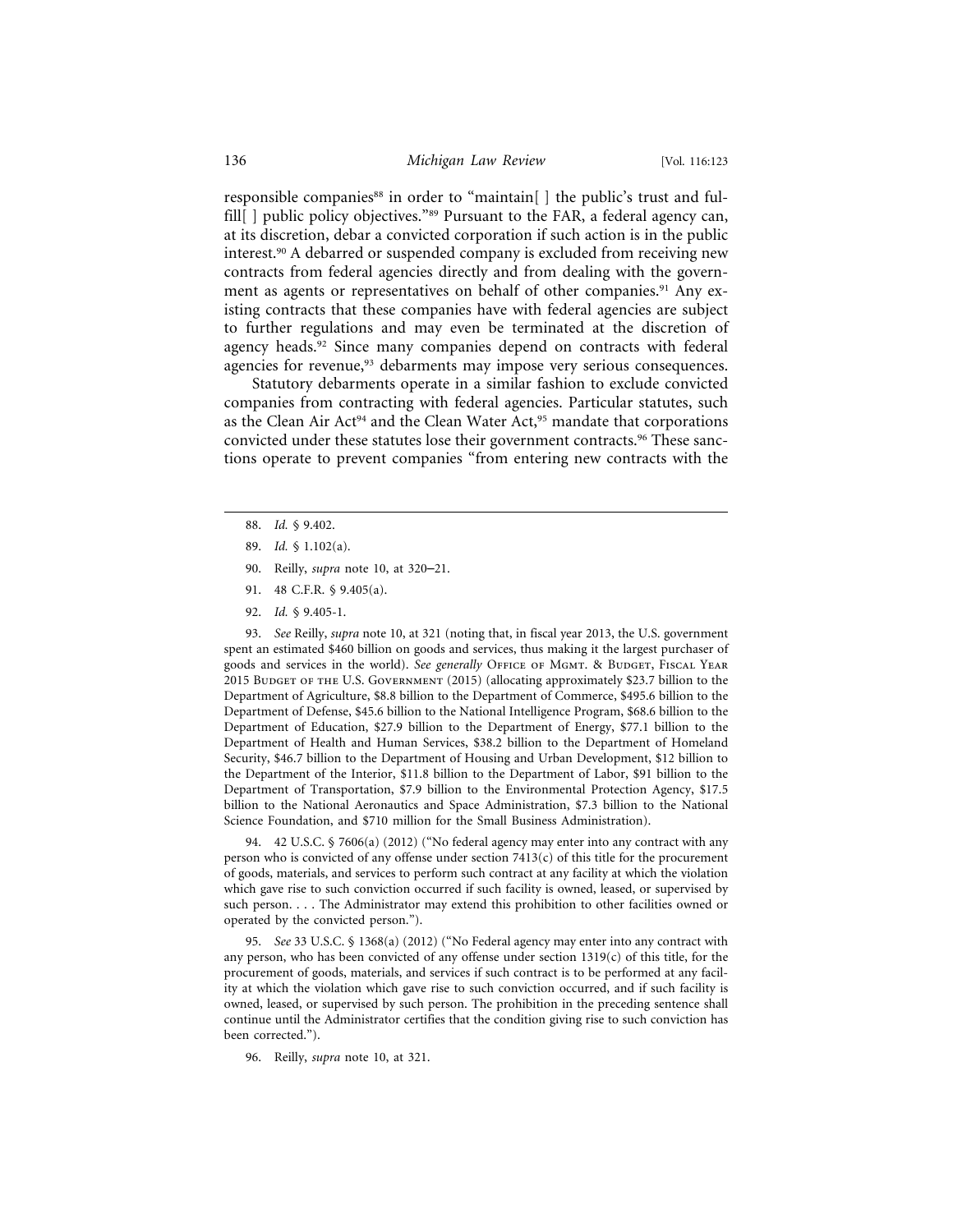government until they address the conditions that gave rise to their conviction[s]," which typically requires entry into compliance programs.<sup>97</sup> Again, such consequences could have drastic effects on convicted corporations: "[I]f a company relies on government contracts as a source of projects and profits, such statutory debarment could dramatically impact its bottom line, if not put it out of business altogether."98

Companies may also be unable to participate in certain federal programs if they have been convicted of crimes. Medicare and other health care programs mandate exclusion for certain offenses, such as "(1) [c]onviction of program-related crimes . . . (2) [c]onviction relating to patient abuse . . . (3) [f]elony conviction relating to health care fraud . . . [and] (4) [f]elony conviction relating to controlled substance."99 These programs also allow for discretionary exclusion for numerous less serious offenses, including misdemeanor fraud or controlled substance convictions, failure to furnish medically necessary services, failure to disclose certain required information, obstructing investigations, and making false statements or material misrepresentations.100 Businesses like hospitals, pharmacies, and other health care providers depend on maintaining good business relationships with health care programs in order to be able to serve their customers. Accordingly, exclusion from these programs can be particularly harmful to those companies.

Numerous indirect effects may emanate from corporate convictions due to the imposition of regulatory or statutory collateral consequences. As previously noted, the United States is the largest purchaser of goods and services in the world,<sup>101</sup> and much of the national budget is divided among various federal departments and agencies.<sup>102</sup> If a company were to lose its federal contracts, then, countless people could lose their jobs. In fact, in order to justify offering DPAs and NPAs to corporations, prosecutors have previously expressed fears that convictions may lead to widespread economic trouble, as well as substantial harm to employees and shareholders. The notion that corporations are "too big to jail" has been subject to a great deal of backlash.103 For example, then–Assistant Attorney General Lanny Breuer offered a DPA to HSBC despite "overwhelming evidence[ ] . . . and

<sup>97.</sup> David M. Uhlmann, *The Pendulum Swings: Reconsidering Corporate Criminal Prosecution*, 49 U.C. Davis L. Rev. 1235, 1258 (2016).

<sup>98.</sup> Reilly, *supra* note 10, at 321.

<sup>99. 42</sup> U.S.C. § 1320a-7(a) ("The Secretary shall exclude the following individuals and entities from participation in any Federal health care program . . . .").

<sup>100.</sup> *Id.* at § 1320a-7(b) ("The Secretary may exclude the following individuals and entities from participation in any Federal health care program . . . .").

<sup>101.</sup> Reilly, *supra* note 10, at 321.

<sup>102.</sup> See OFFICE OF MGMT. & BUDGET, *supra* note 93.

<sup>103.</sup> See, e.g., BRANDON L. GARRETT, TOO BIG TO JAIL: HOW PROSECUTORS COMPROMISE with Corporations (2014) (arguing that DPAs are often unsuccessful in reforming companies and advocating for improvements to the current practice of offering such agreements); Jed S. Rakoff, *Justice Deferred Is Justice Denied*, N.Y. Rev. Books (Feb. 19, 2015), http:// www.nybooks.com/articles/2015/02/19/justice-deferred-justice-denied [https://perma.cc/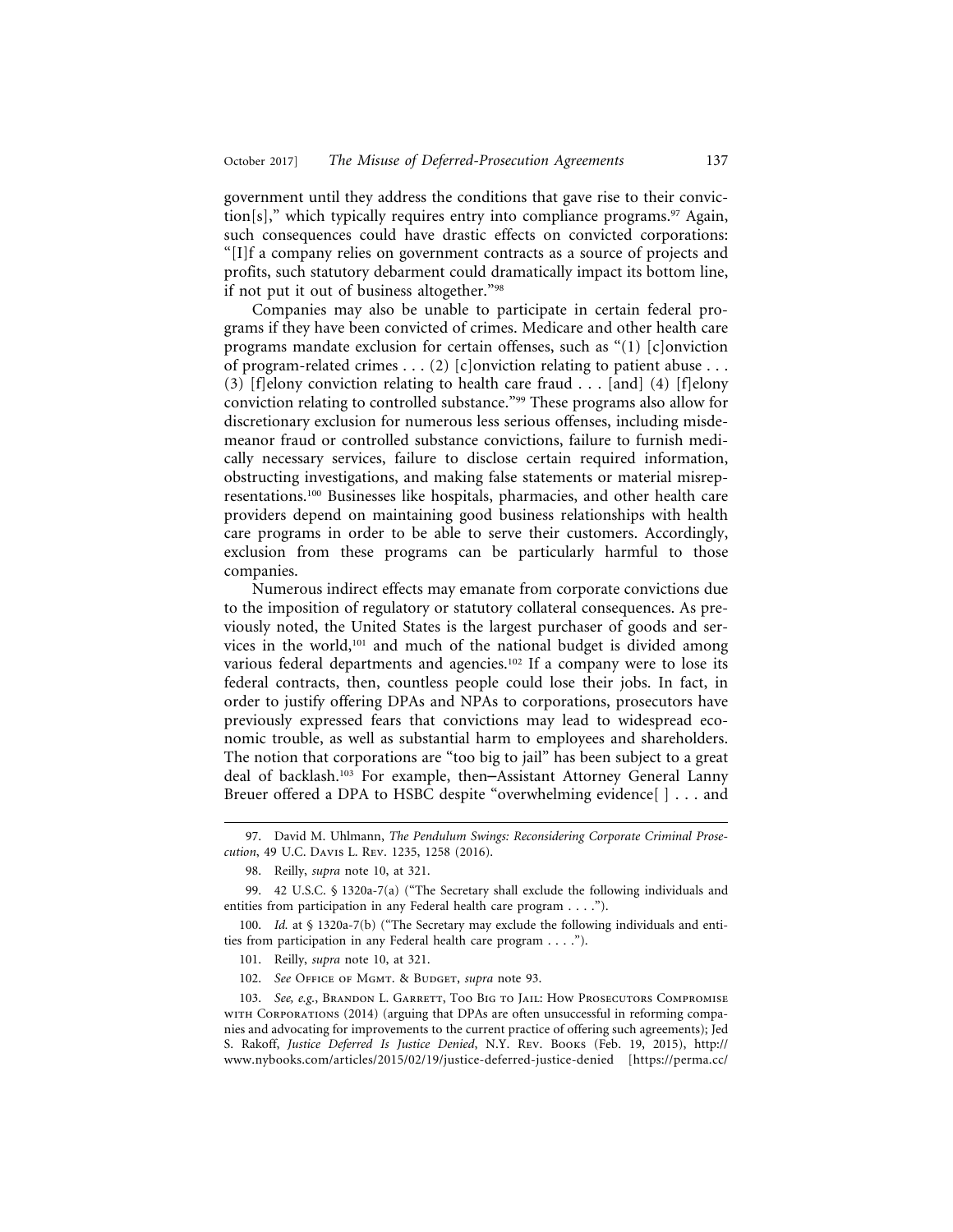HSBC's own admission" that the company enabled drug cartels to launder more than \$800 million through a subsidiary and facilitated over \$600 million in transactions with countries that were subject to economic sanctions.104 Breuer said that "[o]ur goal here is not to bring HSBC down, it's not to cause a systemic effect on the economy, it's not for people to lose thousands of jobs."105 This statement "caused a firestorm of criticism" from scholars and journalists.<sup>106</sup> One report also noted that then–Attorney General Eric Holder claimed that "some financial institutions have become 'so large' that it makes it 'difficult for us to prosecute them.'"<sup>107</sup> The DOJ has since denied that it considers corporations beyond prosecution.<sup>108</sup> But concern about the human fallout of a corporate conviction has likely been at the root of many decisions to defer corporate prosecutions.<sup>109</sup>

As discussed, the fear that a corporate conviction will lead to a major economic collapse has been cited as the driving factor in the increased use of DPAs and NPAs in the early 2000s. This fear, however, has lately been criticized and, to some extent, debunked. Preet Bharara, the former U.S. attorney for the Southern District of New York, has characterized concern about the Andersen effect<sup>110</sup> as overblown,<sup>111</sup> and at least one study has shown no such effect following the convictions of corporations between 2001 and 2010.112 Scholars have not yet studied this theory extensively. If the results of

106. *See* Editorial, *Too Big to Indict*, N.Y. Times, Dec. 12, 2012, at A38; Peter J. Henning, HSBC Case Tests Transparency of Deferred Prosecution Agreements, N.Y. TIMES: DEALBOOK (Feb. 8, 2016), https://www.nytimes.com/2016/02/09/business/dealbook/hsbc-case-tests-transparency-of-deferred-prosecution-agreements.html [https://perma.cc/K64J-43UE].

107. Danielle Douglas, *Holder Concerned Megabanks Too Big to Jail*, WASH. POST (Mar. 6, 2013), https://www.washingtonpost.com/business/economy/holder-concerned-megabankstoo-big-to-jail/2013/03/06/6fa2b07a-869e-11e2-999e-5f8e0410cb9d\_story.html [https:// perma.cc/X6DU-8YVB].

108. Aruna Viswanatha, *DOJ: "There Is No Such Thing as Too Big to Jail"*, HUFFINGTON Post (May 5, 2014, 10:57 AM), http://www.huffingtonpost.com/2014/05/05/doj-too-big-tojail\_n\_5267238.html [https://perma.cc/D8PQ-BZ2X].

109. *See, e.g.*, O'Toole, *supra* note 105.

110. The "Andersen effect" refers to the collapse of a corporation following an indictment. *See supra* notes 56–57 and accompanying text.

111. *Id.* at 1337–38.

112. Gabriel Markoff, *Arthur Andersen and the Myth of the Corporate Death Penalty: Corporate Criminal Convictions in the Twenty-First Century*, 15 U. Pa. J. Bus. L. 797, 827 (2013) (finding that, in the years 2001 to 2010, no publicly traded company failed due to a conviction, and reporting "[n]o [e]vidence of an Andersen [e]ffect"). No evidence of effect, however, is neither logically nor scientifically equivalent to evidence of no effect. *See* William Odita Tarnow-Mordi & Michael JR Healy, Annotation, *Distinguishing Between "No Evidence of Effect" and "Evidence of No Effect" in Randomised Controlled Trials and Other Comparisons*, 80 Archives Disease Childhood 210, 210–11 (1999).

<sup>84</sup>VN-8WBW] (providing a favorable review of Garrett's book by a federal judge in the Southern District of New York).

<sup>104.</sup> Golumbic & Lichy, *supra* note 6, at 1295.

<sup>105.</sup> James O'Toole, *HSBC: Too Big to Jail?*, CNN: Money (Dec. 12, 2012, 1:08 PM), http:/ /money.cnn.com/2012/12/12/news/companies/hsbc-money-laundering [https://perma.cc/ 9JBP-6Q2L].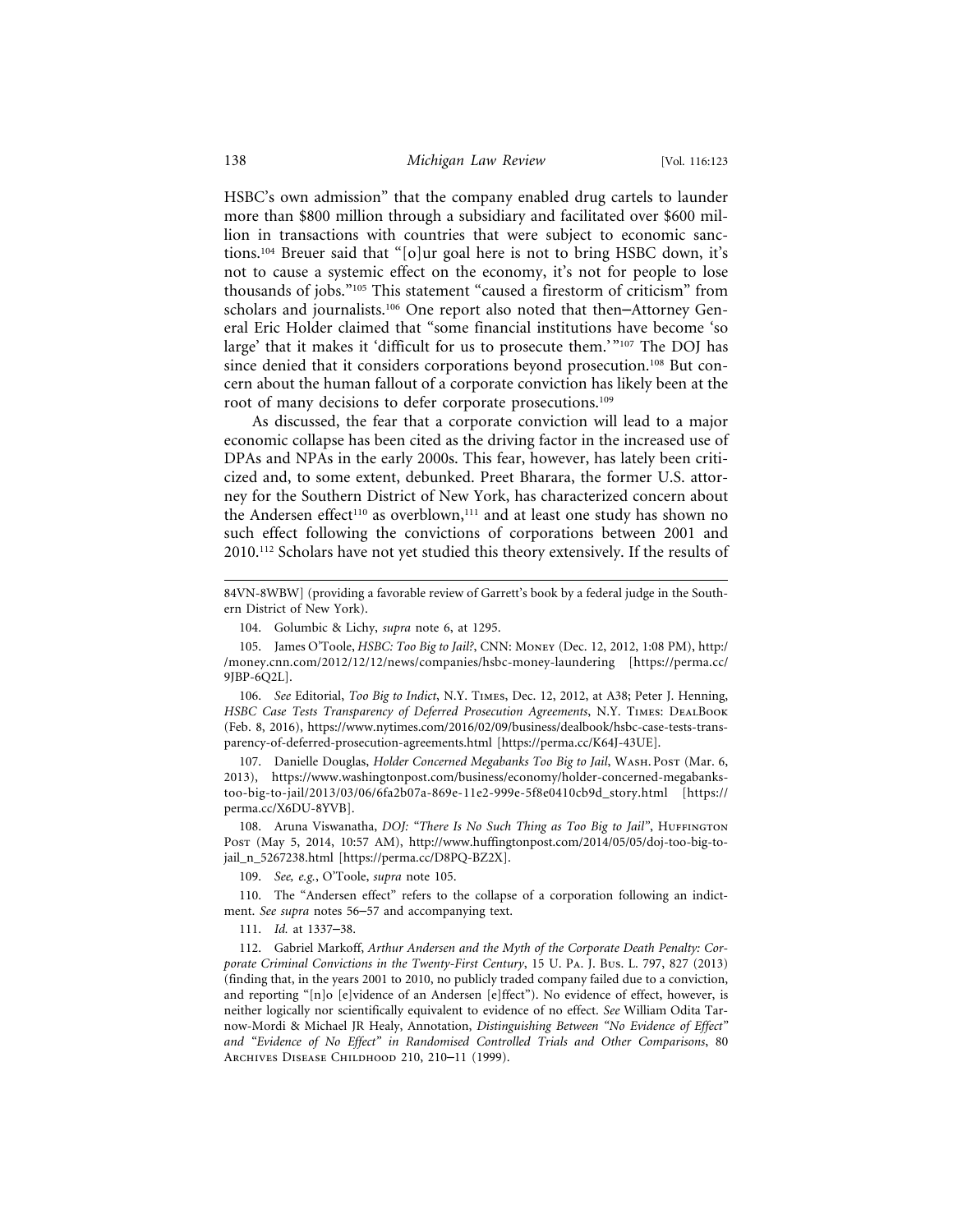this study hold up, and if other actors in the system echo Mr. Bharara's sentiments, it is possible that federal prosecutors and the DOJ will begin to offer fewer DPAs and NPAs to corporations in the future. Although this Note does not advocate for fewer corporate deferrals, prosecutors should offer DPAs and NPAs to more noncorporate defendants.

#### 2. Collateral Consequences of Noncorporate Convictions

Noncorporate defendants may face a litany of collateral consequences, in addition to incarceration, upon conviction. These consequences are collateral because they are not included within the defendant's judicially imposed sentence; instead, they are imposed by various laws and regulations.113 Some collateral consequences impact defendants' economic livelihood, others affect their families and personal lives, and others affect constitutionally protected rights.114 Ultimately, the imposition of collateral consequences on a convicted defendant involves an intrusion into almost all aspects of his life and therefore requires that he be treated with humanity—that is, with an eye toward his existence in the world as a person.115

Upon release, former felons encounter economic hardship because it is difficult for them to find employment.<sup>116</sup> Not only are employers less likely to hire applicants with criminal records,<sup>117</sup> but former felons may be categorically restricted from certain types of occupations.<sup>118</sup> Furthermore, they may lose their business or trade licenses as a result of their convictions.119 Given the numerous and onerous restrictions on employment opportunities for individuals with criminal convictions, it is hardly surprising that many

115. *See Humanity*, Merriam-Webster, http://www.merriam-webster.com/dictionary/ humanity [https://perma.cc/E56V-VPVN].

116. *E.g.*, Noah Remnick, *Getting Fit, Prison-Style*, N.Y. Times (Apr. 9, 2016), http://mo bile.nytimes.com/2016/04/10/nyregion/at-a-gym-in-manhattan-fitness-tips-from-ex-convicts. html [https://perma.cc/NXU6-FQ2T] ("Forced to disclose his criminal history on applications, Mr. Marte floundered in the job market. 'The stigma was so strong it was like serving double time.'").

117. *See, e.g.*, Soto v. Bd. of Fire & Police Comm'rs, 989 N.E.2d 1109, 1116 (Ill. App. Ct. 2013) (explaining that the employer could be liable for negligent hiring if it were charged with sexual harassment for hiring an employee who had previously been disciplined for sexual harassment, even though he did not have convictions on his record that technically disbarred him).

118. *E.g.*, 28 C.F.R. § 115.17 (2016) (prohibiting agencies from hiring individuals who have been convicted of certain sex crimes for jobs involve direct contact with inmates).

119. *E.g.*, 14 C.F.R. § 63.12 (2016) (noting that a conviction for a controlled substance offense is grounds for the denial, suspension, or revocation of certification for non-crew airmen).

<sup>113.</sup> *See generally NICCC*, *supra* note 3. This database lists approximately 1,200 federal collateral consequences, as compared to 46,000 state collateral consequences. *Id.* For ease of comparison with corporate cases, this Note will focus on federal collateral consequences. State-imposed collateral consequences greatly outnumber those imposed by federal statutes and regulations, and should also be considered in evaluating the effects of convictions on defendants' lives.

<sup>114.</sup> *See infra* notes 116–137 and accompanying text.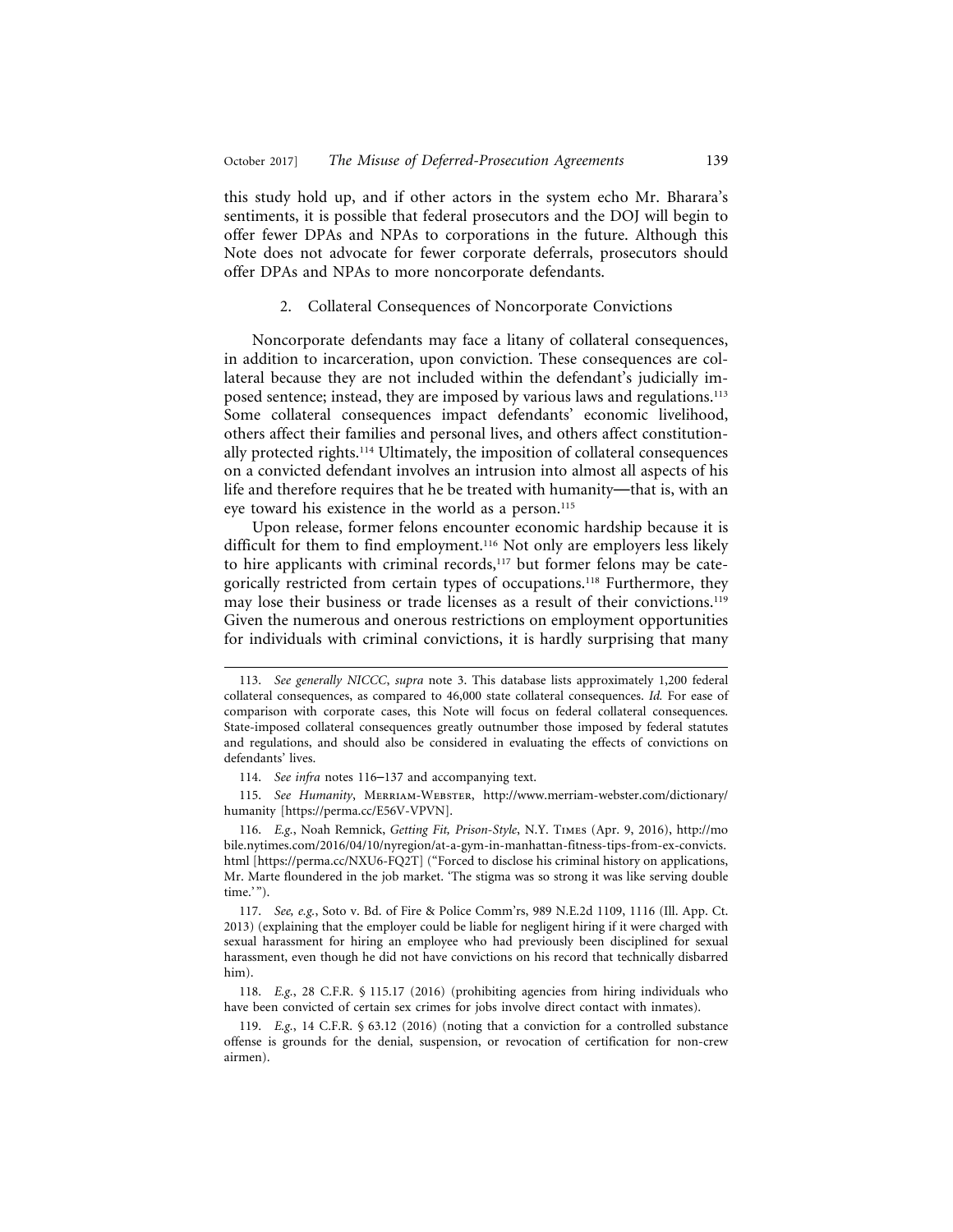of them return to lives of crime upon release<sup>120</sup> in order to pay their bills and feed their families. Ironically, a criminal conviction will often render an individual ineligible for welfare, food stamps, Social Security, or other public benefits.121 It may also preclude an individual's eligibility for certain student loans and grants.<sup>122</sup> Financially, former criminal defendants have few options to rehabilitate their lives after conviction.

Convicted defendants may also face drastic consequences in their personal lives. They may be excluded or evicted from public housing on the basis of certain convictions.123 Under the Anti-Drug Abuse Act, public housing authorities can evict entire families from public housing on the basis of a single household member or guest engaging in drug-related activity.124 Convicted parents may also lose custody of their children,<sup>125</sup> and individuals with certain convictions are ineligible to foster or adopt children.<sup>126</sup> Noncitizens face deportation upon conviction of an "aggravated felony"—but this category is not limited to federal felonies and may even include state misdemeanors, such as drug crimes.127 Deportation is automatic, and defendants often have little notice of the possibility that they may lose resident status if they are found guilty of, or plead guilty to, many crimes.<sup>128</sup> A criminal conviction can therefore severely and negatively impact almost every aspect of a defendant's life.

Furthermore, criminal defendants may be subjected to the deprivation of certain constitutional rights after conviction, such as the rights to vote or bear arms. The Supreme Court has clarified, for instance, that the Second Amendment right to bear arms for individual citizens does not extend to felons.129 In fact, federal law makes it illegal for any felon to possess a firearm.130 In addition, individuals with felony convictions are prohibited from

123. *E.g.*, 24 C.F.R. § 966.4 (2016) (stating that a criminal conviction is grounds for termination of tenancy).

124. 42 U.S.C. § 1437d (2012).

125. *E.g.*, *id.* § 5106a (limiting the custodial rights of parents who have been convicted of certain crimes).

127. *See* 8 U.S.C. § 1101(a)(43) (2012).

129. U.S. Const. amend. II; District of Columbia v. Heller, 554 U.S. 570, 628 (2008).

130. 18 U.S.C. § 922(g)(1) (2012). While a thorough analysis of felon-in-possession recidivism is beyond the scope of this Note, it is notable that this law constitutes a possession offense, which is easy to prove and difficult to challenge. *See* Markus Dirk Dubber, Victims

<sup>120.</sup> *See* Matthew R. Durose et al., U.S. Dep't of Justice, NCJ 244205, Recidivism of Prisoners Released in 30 States in 2005: Patterns from 2005 to 2010, at 1 (2014), https://www.bjs.gov/content/pub/pdf/rprts05p0510.pdf [https://perma.cc/UTH4-U535] (finding that half of released prisoners were imprisoned again within five years).

<sup>121.</sup> *E.g.*, 21 U.S.C. § 862a (2012) (excluding individuals with felony convictions from receiving Social Security Act assistance or supplemental nutrition assistance).

<sup>122.</sup> *E.g.*, I.R.C. § 25A (2012) (denying eligibility for a Hope Scholarship Credit to individuals who have been convicted of felony drug offenses).

<sup>126.</sup> *E.g.*, *id.* § 671(a)(20).

<sup>128.</sup> *See* Padilla v. Kentucky, 559 U.S. 356, 373–74 (2010) (finding counsel's failure to inform a client that he would be deported upon entering a guilty plea to constitute ineffective assistance).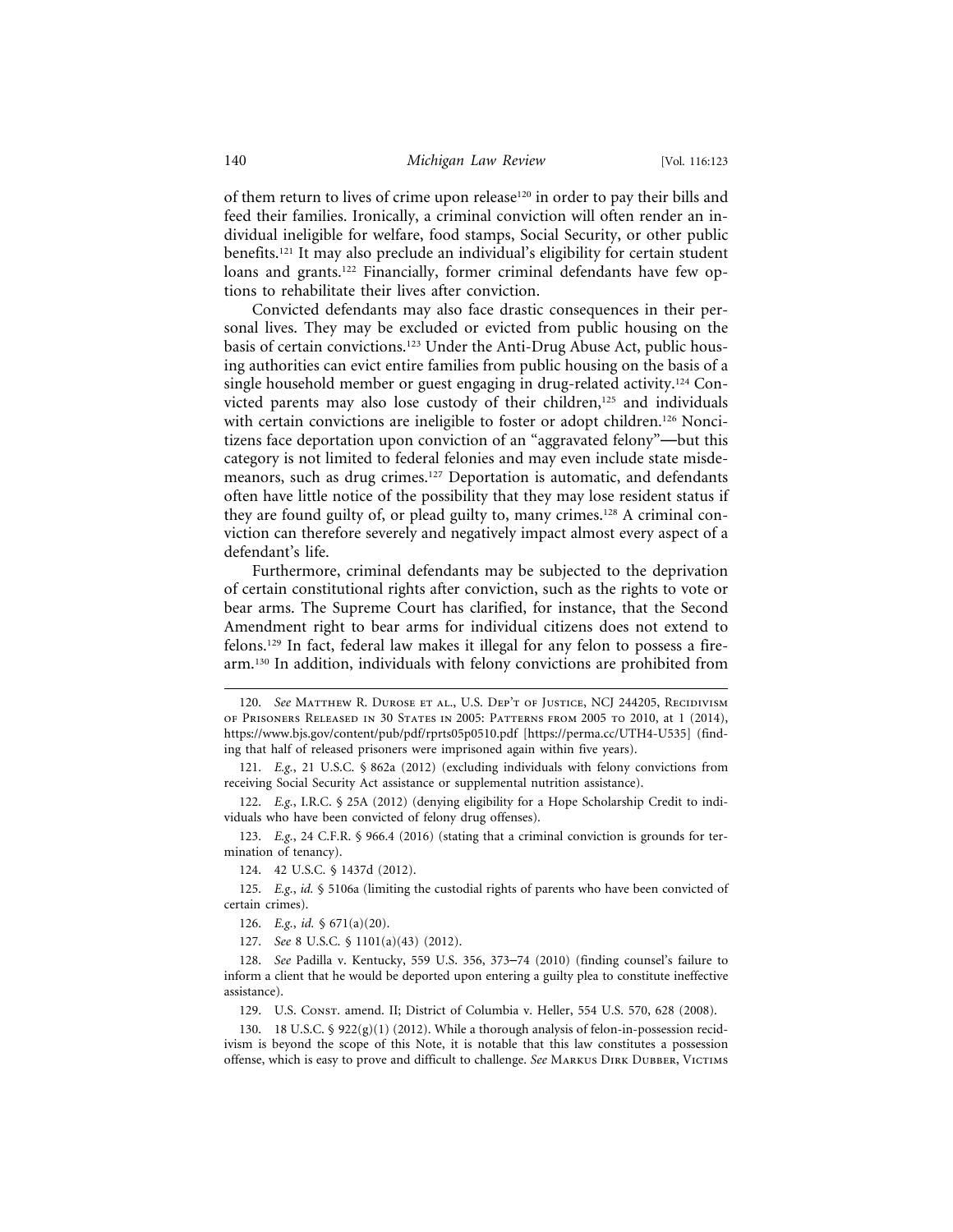exercising the right to vote in many jurisdictions.<sup>131</sup> Although the Constitution does not expressly grant citizens the right to vote, several amendments clarify the scope of this right, which courts have interpreted as fundamental.132 Under Section 2 of the Fourteenth Amendment, however, states may impose limits on this right for individuals with felony convictions.<sup>133</sup> These collateral consequences redefine the roles of convicted defendants in society by making it impossible for them to regain their status as full citizens upon release.

Scholars have challenged the definition of these consequences as collateral, civil, and regulatory. They contend that, although these sanctions are imposed on defendants outside of the sentencing scheme, they are inherently punitive and should be considered as such.<sup>134</sup> They have emphasized that judges and legislatures might scrutinize collateral consequences more closely if they were classified as punitive.135 A punitive classification would render most of them—as they currently stand—unconstitutional violations of the Ex Post Facto<sup>136</sup> and Double Jeopardy<sup>137</sup> Clauses. While this Note does not advocate for such a definition, it agrees that collateral consequences must be scrutinized more carefully—namely, by the prosecutors who ultimately decide whether to subject defendants to the criminal process and, eventually, to these collateral consequences.

#### B. *The Consideration of Collateral Consequences Is Humanizing*

Prosecutors should consider collateral consequences in deciding whether to prosecute both corporate and noncorporate actors in order to regard these defendants holistically with an understanding of their human

in the War on Crime: The Use and Abuse of Victims' Rights 81 (2002) (describing a possession offense as a "scheme, a means of surreptitiously expanding the reach of existing criminal prohibitions, of transforming them into instruments of incapacitation").

<sup>131.</sup> Despite this Note's focus on federal collateral consequences, the discussion of disenfranchisement must be conducted at the state level, since even federal elections are administered differently by each state. *Elections and Voting*, WHITE HOUSE, https:// www.whitehouse.gov/1600/elections-and-voting [https://perma.cc/G4ED-EEGG]. For a breakdown of felon disenfranchisement laws in all fifty states, see *State Felon Voting Laws*, ProCon.org, http://felonvoting.procon.org/view.resource.php?resourceID=286 [https:// perma.cc/CP5R-BAVH].

<sup>132.</sup> *See* Harper v. Va. State Bd. of Elections, 383 U.S. 663, 665–67 (1966).

<sup>133.</sup> U.S. Const. amend XIV, § 2; Richardson v. Ramirez, 418 U.S. 24, 54 (1974) ("[T]he exclusion of felons from the vote has an affirmative sanction in § 2 of the Fourteenth Amendment . . . .").

<sup>134.</sup> Jeremy Travis, *Invisible Punishment: An Instrument of Social Exclusion*, *in* Invisible Punishment: The Collateral Consequences of Mass Imprisonment 15, 16–17 (Marc Mauer & Meda Chesney-Lind eds., 2002).

<sup>135.</sup> *Id.*

<sup>136.</sup> U.S. Consr. art. I, § 9, cl. 3 (prohibiting the imposition of a law with retroactive effects).

<sup>137.</sup> U.S. Const. amend. V ("[N]or shall any person be subject for the same offence to be twice put in jeopardy of life or limb . . . .").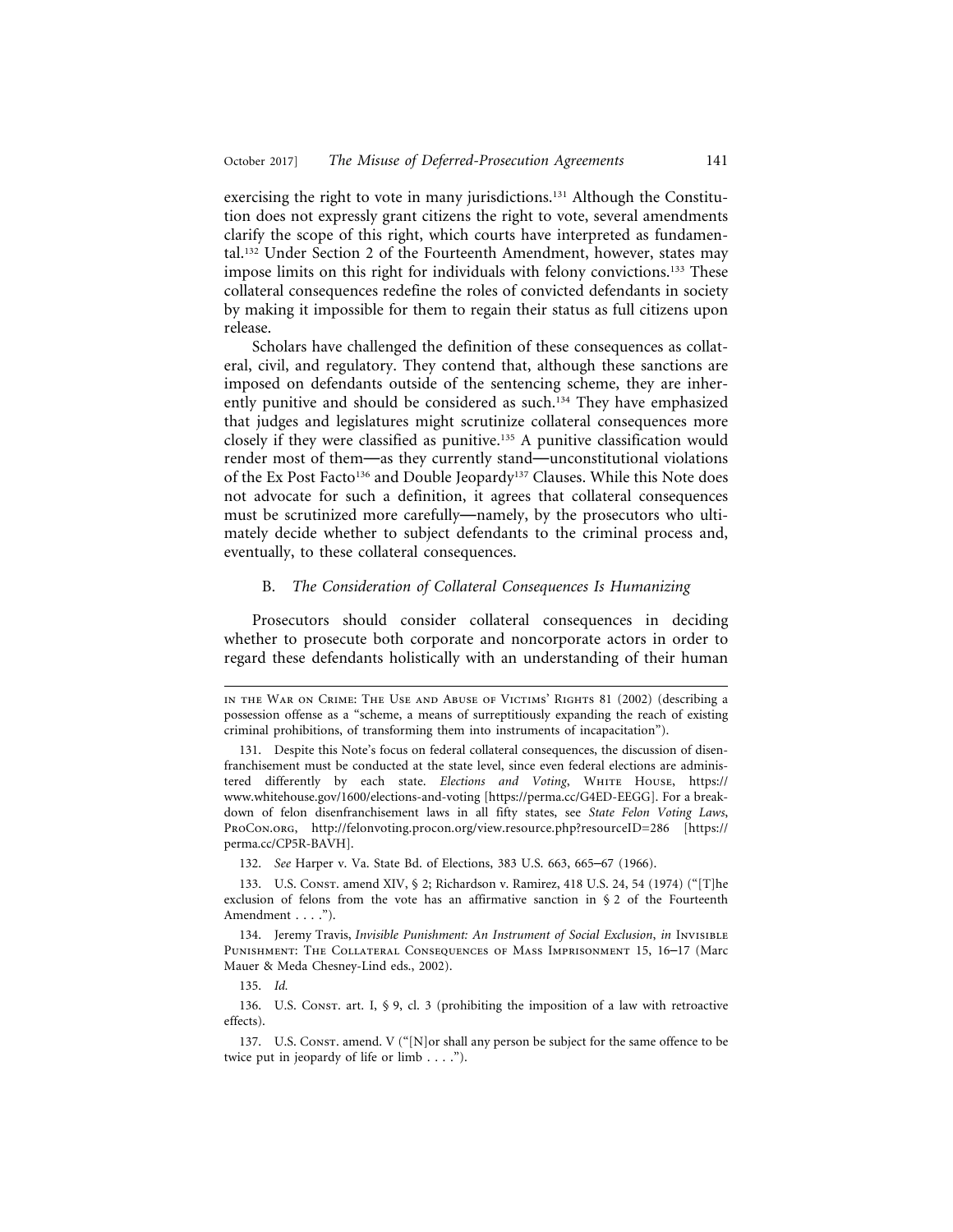experiences and effects. The word "humanity" is defined simply as "the quality or state of being human."<sup>138</sup> The United States is a nation founded upon ideas of personhood and individuality,<sup>139</sup> and its criminal justice system should reflect these historical values. "Humanity is something that needs to be articulated and, most important, to be recognized."140 To recognize an individual's humanity is to understand the quality of his human state—to comprehend his place in the world as a human. The consideration of collateral consequences allows prosecutors to view defendants as humans, not merely as instruments of crime, because these consequences intimately impact all aspects of defendants' lives beyond the imposition of fines or the deprivation of liberty.<sup>141</sup>

When prosecutors have considered the human fallout that may result from corporate convictions, they have declined to prosecute, opting instead to enter into DPAs and NPAs with corporate defendants. The U.S. Attorneys' Manual explicitly recommends that "where the collateral consequences of a corporate conviction for innocent third parties would be significant, it may be appropriate to consider a nonprosecution or deferred prosecution agreement with conditions designed, among other things, to promote compliance with applicable law and to prevent recidivism."<sup>142</sup> An oft-cited statistic regarding the Andersen conviction is that it resulted in 28,000 employees losing their jobs.<sup>143</sup> Notably, however, "only five percent of Arthur Andersen's employees were responsible for the Enron misconduct."<sup>144</sup> As stated above, Lanny Breuer, likely motivated by concern about a repeat of the Andersen effect, justified entering into a DPA with HSBC by suggesting that it was necessary to avoid the loss of thousands of jobs.145 Evidently, when prosecutors view corporations with an eye toward the human consequences of convictions, they are willing to offer alternative dispositions.

The legal fiction of corporate personhood further encourages prosecutors to humanize corporations. Corporations are legally treated as human in

- 142. USAM, *supra* note 25, § 9-28.1100.
- 143. *E.g.*, Golumbic & Lichy, *supra* note 6, at 1296.
- 144. Bourjaily, *supra* note 23, at 546.
- 145. *See* O'Toole, *supra* note 105.

<sup>138.</sup> *See Humanity*, *supra* note 115.

<sup>139.</sup> U.S. Const. pmbl. ("We the people of the United States, in Order to form a more perfect Union, establish Justice, insure domestic Tranquility, provide for the common defence, promote the general Welfare, and secure the Blessings of Liberty to ourselves and our Posterity, do ordain and establish this Constitution for the United States of America.").

<sup>140.</sup> Courtney R. Baker, Humane Insight: Looking at Images of African American SUFFERING AND DEATH 13 (2015).

<sup>141.</sup> Pinard, *supra* note 24, at 461 (discussing the "collective weight" of collateral consequences and their "pernicious impact" on several aspects of the lives of individuals with criminal records).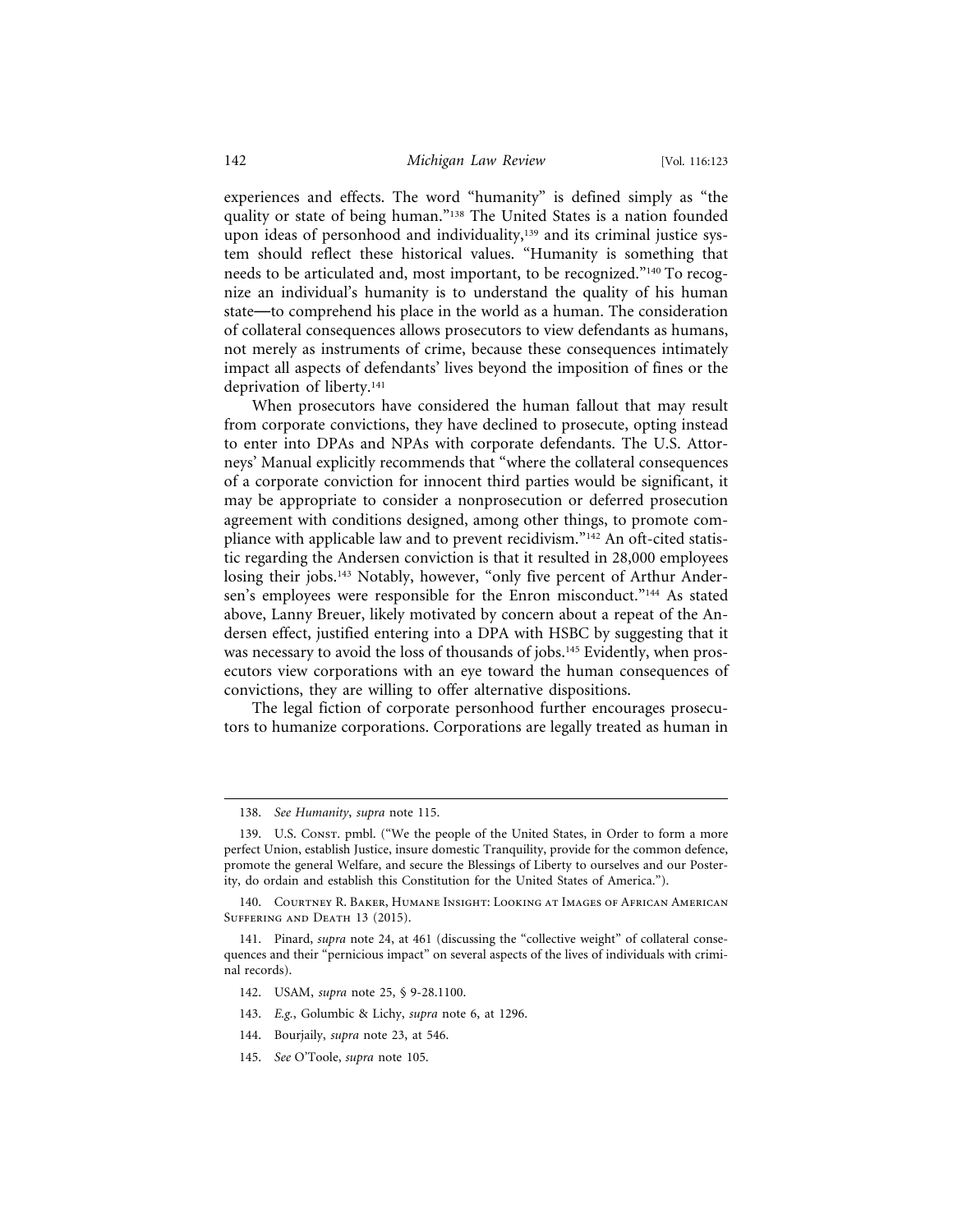various respects.<sup>146</sup> The legal fiction that a corporation is a person was necessary to the development of criminal corporate liability.147 The idea of corporate personhood may seem incompatible with the imposition of criminal liability, particularly since a corporation cannot be incarcerated.<sup>148</sup> The fiction of corporate personhood, however, remains influential in the way corporations are prosecuted, or not prosecuted. In fact, in his memorandum regarding charging corporations, Eric Holder noted that, while prosecutors should generally consider the same factors when dealing with corporate and noncorporate defendants, "due to the nature of the corporate 'person,' some additional factors are present" in corporate cases.<sup>149</sup>

The U.S. Attorneys' Manual does not similarly recommend that prosecutors consider the collateral consequences of convicting noncorporate defendants. The section that addresses pretrial diversion programs does not mention collateral consequences whatsoever. In fact, it states the goals of pretrial diversion in remarkably impersonal terms: "To prevent future criminal activity among certain offenders . . . . To save prosecutive and judicial resources . . . . To provide, where appropriate, a vehicle for restitution to communities and victims of crime."150 This language differs markedly from the vivid language in the corporate section, which mentions "impact on innocent third parties" and expressly contemplates the effect of a criminal conviction on humans, namely "employees, investors, pensioners, and customers."151 Furthermore, the section of the Criminal Resource Manual that discusses the Speedy Trial Act does not mention pretrial diversion programs, or  $\S$  3161(h)(2), at all.<sup>152</sup> Unlike corporate defendants, noncorporate defendants are instrumentalized, not humanized, by federal prosecutors.

The likely justification for viewing noncorporate defendants as mere conduits of criminal activity is that the act of subjecting a person to the criminal process is made significantly easier when that person is not seen as a person. If a defendant is found guilty of or pleads guilty to a felony, he will likely be incarcerated. In the land of the free, taking away a person's freedom is seen as an extremely serious consequence, and the Constitution guards

- 147. Weissmann with Newman, *supra* note 81, at 418.
- 148. *Id.* at 428.

- 150. USAM, *supra* note 25, § 9-22.010.
- 151. *Id.* § 9-28.1100.

<sup>146.</sup> *See* Trs. of Dartmouth Coll. v. Woodward, 17 U.S. (4 Wheat.) 518, 636 (1819) ("A corporation is an artificial being, invisible, intangible, and existing only in contemplation of law."); *see also* Citizens United v. FEC, 558 U.S. 310, 349 (2010) (holding that corporate speech is constitutionally protected and indicating that corporations are "citizens").

<sup>149.</sup> Memorandum from Eric Holder, Jr., Deputy Attorney Gen., U.S. Dep't of Justice, to All Component Heads and U.S. Attorneys (June 16, 1999) [hereinafter Holder Memo], https:// www.justice.gov/sites/default/files/criminal-fraud/legacy/2010/04/11/charging-corps.PDF [https://perma.cc/LY7K-BSZT].

<sup>152.</sup> U.S. Dep't of Justice, Criminal Resource Manual § 628 [hereinafter Criminal Resource Manual], https://www.justice.gov/usam/criminal-resource-manual [https:// perma.cc/FU59-UZ6W].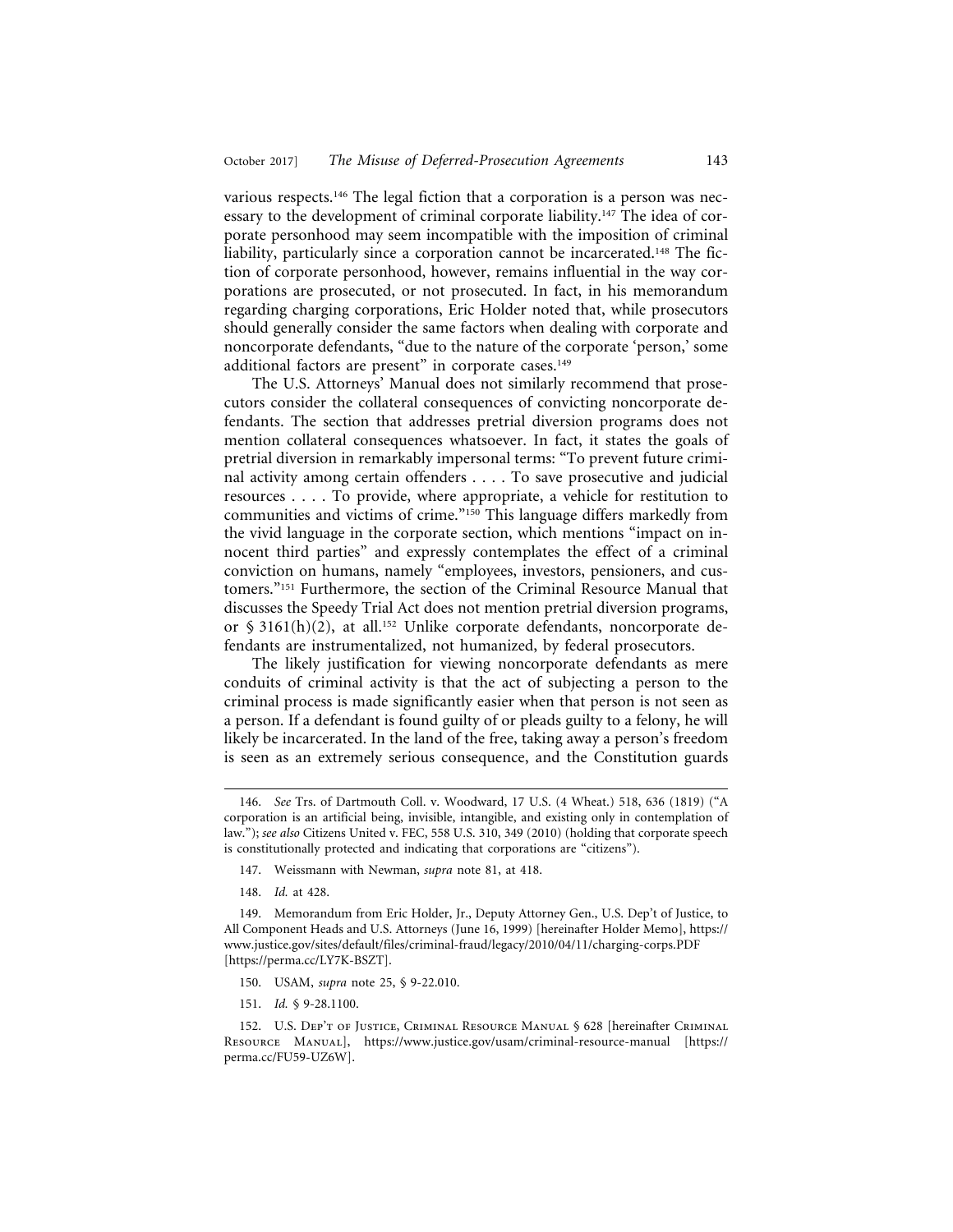heavily against improper liberty deprivation.<sup>153</sup> The Due Process Clause guarantees that the state may not deprive a *person* of life or liberty without due process of law.154 Any attempt to see a defendant as an instrument of crime, rather than a person that may potentially be subject to the deprivation of liberty, is likely a reconciliation mechanism.155 Because a corporation cannot be incarcerated, however, it is unnecessary to apply this kind of framing to corporate defendants. While it is easy to forget that the consequences of convicting an individual do not end with incarceration, the collateral effects of convictions may be just as devastating.156 Prosecutors should be encouraged to consider collateral consequences, and the effects that they may have on convicted defendants' entire lives, when deciding whether to prosecute or divert them.

Some scholars are concerned that, in the corporate context, the individuals who suffer most from the collateral consequences of criminal convictions are usually the ones who have neither benefited from nor contributed to the wrongdoing. They note that employees, shareholders, and customers face negative consequences when companies are debarred.<sup>157</sup> Alternatively, the imposition of collateral consequences on noncorporate defendants is seen as less troubling because they have actually been convicted of crimes.158 But the negative effects of convicting both corporate and noncorporate defendants are felt widely, and they are not limited to the actors responsible for the criminal activity.

Deontological retributivists critique consequentialist justifications for punishment by pointing out that consequentialists instrumentalize the perpetrators of crimes by using them as a means to achieve societal goals. Thus, a perpetrator sentenced severely to deter others is not punished purely because of the wrongness of his actions, but is also made into an instrument by the state for the deterrence of others who may commit crimes in the future. Expressivists consider the punishment, and consequently the person being punished, as a tool for expressing societal norms. Deontologists consider the humanity of the perpetrator, and his free will, to be the very reason why he may be punished, and therefore consider rationales that subject the free will to the good of others to be anathema to criminal punishment.

Noam Wiener, *Excuses, Justifications, and Duress at the International Criminal Tribunals*, 26 PACE INT'L L. REV. 88, 93 (2014) (footnotes omitted).

156. *See supra* Section II.A.2.

157. Reilly, *supra* note 10, at 323 ("[U]nfortunately, it is not only the irresponsible business partners that are impacted when a company is debarred. Numerous other parties face collateral consequences, including employees, stockholders, and, of course, customers who rely on the products and services produced or provided by these companies.").

158. *See, e.g.*, Love, *supra* note 74, at 770–71 (noting that, following the Sentencing Reform Act of 1984, the imposition of collateral consequences increased because "the official position of the federal government was that criminals were to be labeled and segregated for the protection of society, not reclaimed and forgiven").

<sup>153.</sup> U.S. Const. amends. V, XIV.

<sup>154.</sup> *Id.*

<sup>155.</sup> Although this Note does not focus on criminal punishment and does not define collateral consequences as punitive, it is helpful to note various philosophical theories of punishment in the context of instrumentalization. See, for example, Professor Noam Weiner's discussion: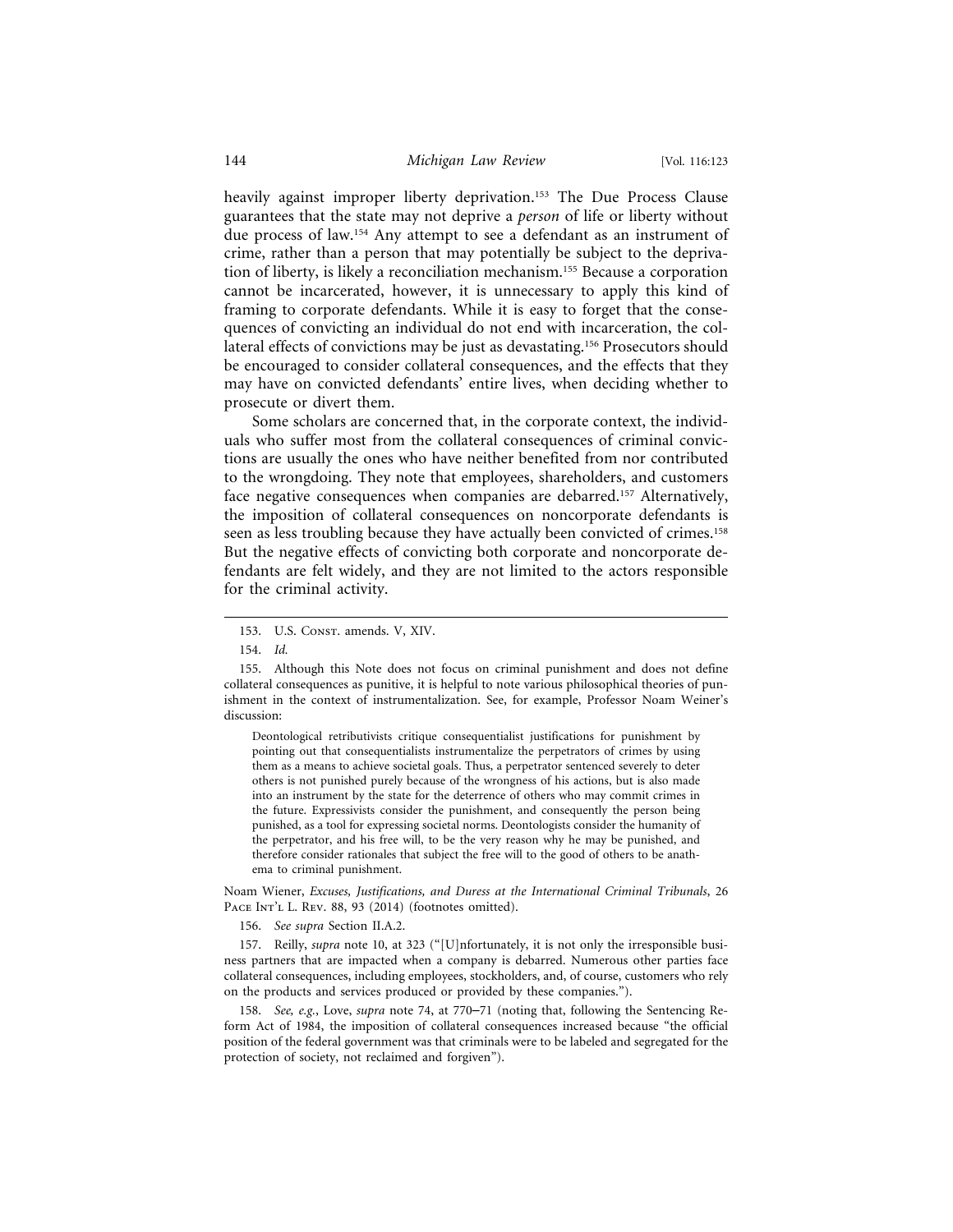These critics forget that collateral consequences do not only affect convicted individuals—they impact families and communities to a devastating degree and contribute to the continued oppression of racial and economic minorities. Child custody and public housing restrictions break up families, harming individuals—often children—who have done nothing wrong.<sup>159</sup> Furthermore, several states deny welfare benefits to individuals with felony drug convictions,<sup>160</sup> and individuals with convictions are ineligible for certain categories of employment.<sup>161</sup> These conditions may drive individuals to reoffend to make a living—high rates of conviction and incarceration paradoxically harm communities rather than making them safer.<sup>162</sup> This effect is often racial.<sup>163</sup> Given that black and Hispanic men are incarcerated at significantly higher rates than white men in the United States, collateral consequences of convictions disproportionately affect these populations<sup>164</sup> and contribute to an ongoing societal repression of racial minorities.165 Prosecutors should therefore consider the far-reaching effects of criminal convictions for noncorporate, as well as corporate, defendants.

## III. Prosecutors Should Consider Collateral Consequences for Noncorporate Defendants

Given the failures of the current prosecutorial framework, prosecutors should change their approaches to offering deferrals to noncorporate defendants. Ultimately, the decision to initiate, divert, or decline a prosecution lies solely in the hands of the prosecutor.166 Although prosecutorial discretion is subject to extrajudicial checks, a prosecutor's decision to prosecute or not prosecute a suspected offender is not reviewable.167 Prosecutors are therefore uniquely positioned to effectuate a major reform in the way corporate and noncorporate prosecutions are disparately handled. This Part advocates for a reform of the way prosecutors deal with noncorporate offenders. Section III.A recommends that the DOJ adopt guidelines analogous to those

<sup>159.</sup> *See, e.g.*, 42 U.S.C. § 1437d (2012); 24 C.F.R. § 966.4 (2016).

<sup>160.</sup> Pinard, *supra* note 24, at 494.

<sup>161.</sup> *Id.* at 492.

<sup>162.</sup> *See* Traum, *supra* note 1, at 434 ("Paradoxically, more incarceration does not make neighborhoods safer, and it may lead to higher crime and higher incarceration.").

<sup>163.</sup> See John Edgar Wideman, *Doing Time, Marking Race*, NATION, Oct. 30, 1995, at 503, 505 ("[T]o be a man of color of a certain economic class and milieu is equivalent in the public eye to being a criminal.").

<sup>164.</sup> *See* Osler & Bennett, *supra* note 2, at 126–28.

<sup>165.</sup> *See* Michelle Alexander, The New Jim Crow: Mass Incarceration in the Age of Colorallindness 198 (2012) ("In the era of mass incarceration, what it means to be a criminal in our collective consciousness has become conflated with what it means to be black . . . .").

<sup>166.</sup> *See* Garrett, *supra* note 14, at 61 ("[P]rosecutors simply have discretion to charge corporations—or not . . . .").

<sup>167.</sup> *See, e.g.*, Traum, *supra* note 1, at 445.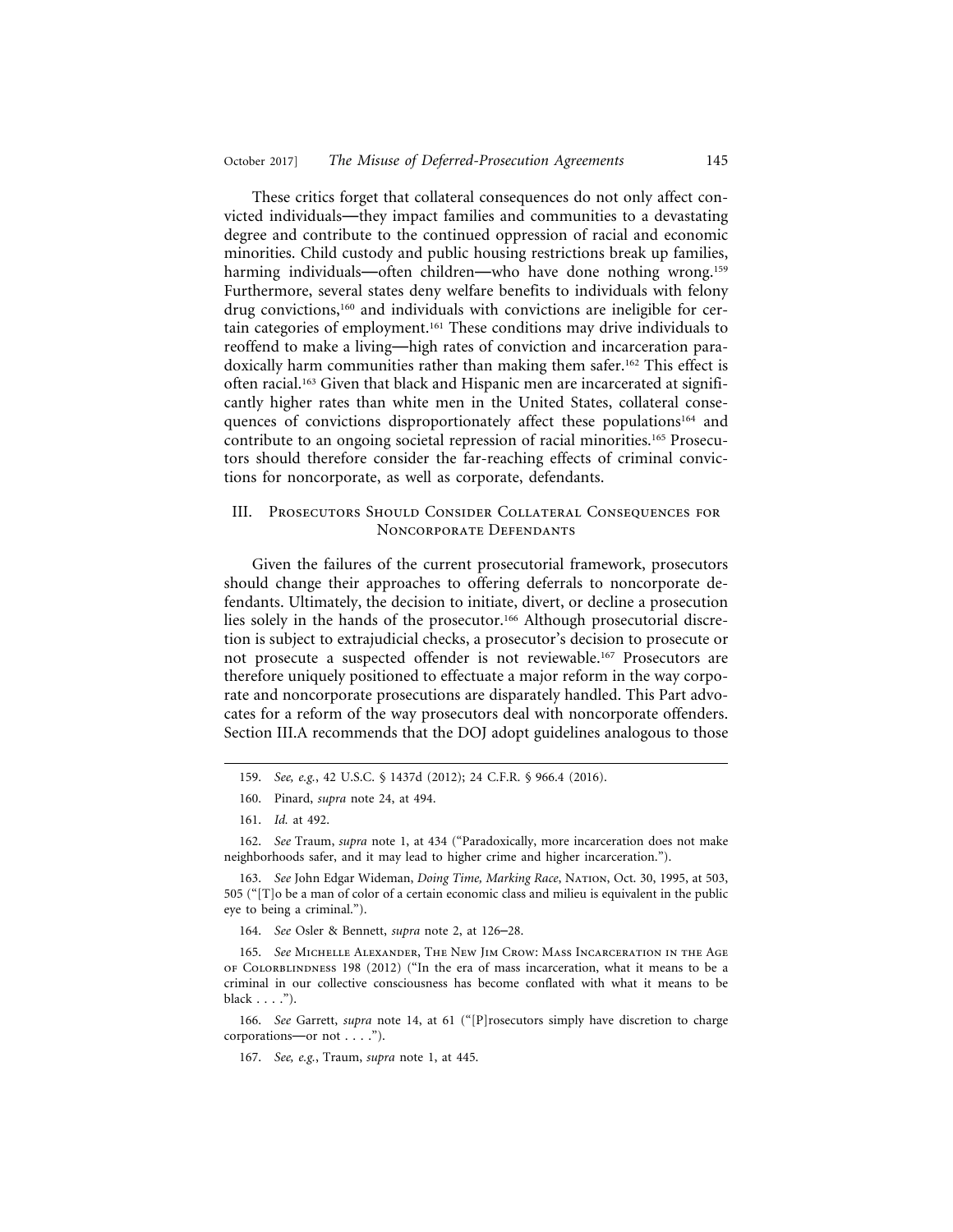#### 146 *Michigan Law Review* [Vol. 116:123

employed in corporate cases, requiring prosecutors to evaluate potential collateral consequences when deciding whether to offer DPAs or NPAs to noncorporate individuals. Section III.B considers alternative solutions that may mitigate the devastating, far-reaching effects of collateral consequences on noncorporate offenders in the event that prosecutors continue to limit the use of DPAs and NPAs to corporate defendants.

### A. *Proposed DOJ Guidelines*

Prosecutors should again adopt a practice of offering deferred-prosecution and nonprosecution agreements to individual, noncorporate offenders. This policy is most consistent with historical practice, congressional intent, and rehabilitative criminal justice goals. As discussed above, diversion programs implemented in New York City and Washington, D.C., in the midtwentieth century were successful in increasing employment rates and decreasing recidivism rates among young, nonviolent offenders.168 Furthermore, the Speedy Trial Act expressly contemplates pretrial diversion by providing for the exclusion of time pursuant to diversion agreements, and the Act does not limit its terms to corporate defendants only.<sup>169</sup> In drafting this section, Congress specifically considered the successes of the MCEP and Project Crossroads and likely intended that prosecutors would utilize the exclusion provision to continue deferring prosecution of low-level offenders.170 While the recent use of DPAs and NPAs in corporate criminal cases has likely been successful in avoiding another Andersen effect,<sup>171</sup> the fact that prosecutors have been offering these agreements to corporate defendants exclusively deviates from the original purpose that they were designed to serve.<sup>172</sup>

The DOJ should take active steps to remedy this deviation by updating the U.S. Attorneys' Manual to explicitly instruct prosecutors to consider collateral consequences for noncorporate defendants. The manual most recently underwent a significant revision in 1997, but that version of the manual offered no guidance regarding corporate deferrals.<sup>173</sup> Instead, the only mention of pretrial diversions concerned noncorporate defendants.<sup>174</sup> The sections dealing with corporate DPAs and NPAs were added in August

- 173. *See generally* USAM, *supra* note 25.
- 174. *Id.* § 9-22.100; Criminal Resource Manual, *supra* note 152, § 712.

<sup>168.</sup> *See supra* notes 39–46 and accompanying text.

<sup>169. 18</sup> U.S.C. § 3161(h)(2) (2012).

<sup>170.</sup> See PARTRIDGE, *supra* note 47, at 117.

<sup>171.</sup> *See, e.g.*, Golumbic & Lichy, *supra* note 6, at 1307.

<sup>172.</sup> United States v. Saena Tech Corp., 140 F. Supp. 3d 11, 37 (D.D.C. 2015) ("[T]he Court observes that the current use of deferred-prosecution agreements for corporations rather than individual defendants strays from Congress's intent when it created an exclusion from the speedy trial calculation for the use of such agreements.").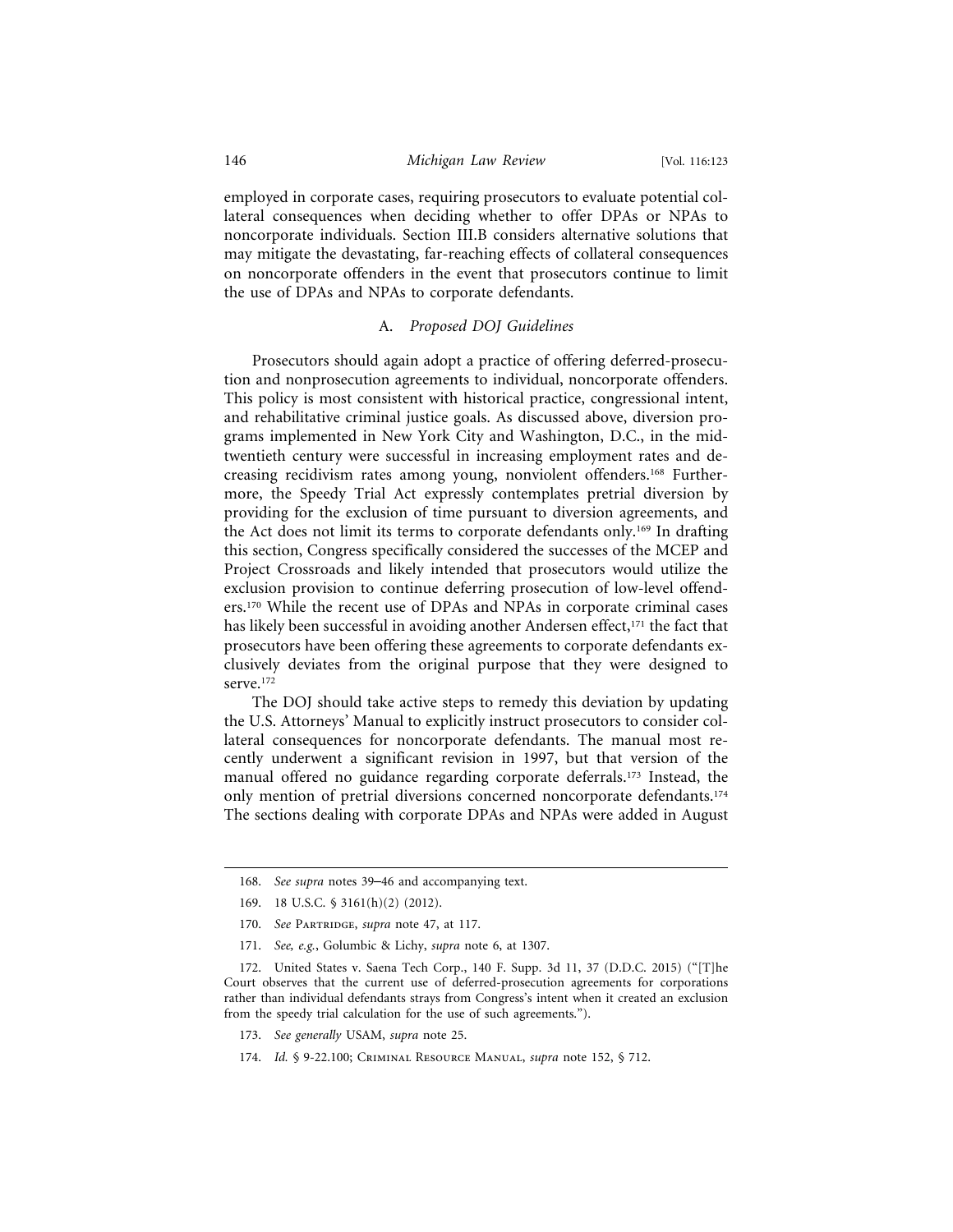2008.175 The DOJ should incorporate some of the language regarding corporate deferrals from these sections into section 9-22.010, the section governing noncorporate deferrals.176 This section should be amended to include, among the listed objectives of pretrial diversion, the goals of (1) facilitating the rehabilitation of criminal defendants by minimizing the collateral effects of criminal convictions and (2) reducing the collateral impact of criminal convictions on third parties, including the families and communities of defendants. Furthermore, the DOJ should add an additional section titled "Collateral Consequences," which should explain the attendant harms that might follow from noncorporate criminal convictions. Given that there are over a thousand federal collateral consequences,<sup>177</sup> this section should not attempt to detail each one, but it should instead depict, in broad strokes, categories of collateral consequences, similarly to the analogous subpart in the corporate section.<sup>178</sup> Most importantly, the section should explicitly declare at the beginning, as section 9-28.1100 does, that "[p]rosecutors may consider the collateral consequences of a . . . criminal conviction or indictment in determining whether to charge the [defendant] with a criminal offense and how to resolve . . . criminal cases."179 Although the manual, as currently written, does not *prohibit* prosecutors from considering these consequences,<sup>180</sup> an explicit directive to do so would likely promote compliance.

Alternatively, the DOJ could issue a memorandum to recommend that prosecutors offer DPAs and NPAs to noncorporate defendants. Although the manual contemplates diversion programs, prosecutors are not explicitly instructed to offer DPAs and NPAs to noncorporate defendants in order to divert them.181 The DOJ has issued a series of memoranda in the past two decades instructing prosecutors on charging corporate defendants. The first of these memos was issued in 1999 by then–Deputy Attorney General Eric Holder.182 The Holder Memo failed to explicitly acknowledge DPAs and NPAs as alternatives to prosecutors, and it did not provide parameters or clear standards regarding diversion in corporate cases.183 It was not until a later memo from then–Deputy Attorney General Larry Thompson<sup>184</sup> that

- 176. USAM, *supra* note 25, § 9-22.010.
- 177. *See generally NICCC*, *supra* note 3.
- 178. *See* USAM, *supra* note 25, § 9-28.1100.
- 179. *Id.*
- 180. *Id.* § 9-22.010.
- 181. *Id.* § 9-22.100.
- 182. Holder Memo, *supra* note 149.
- 183. Golumbic & Lichy, *supra* note 6, at 1305.

184. Memorandum from Larry D. Thompson, Deputy Attorney Gen., U.S. Dep't of Justice, to All Component Heads and U.S. Attorneys (Jan. 20, 2003) http://www.americanbar.org/ content/dam/aba/migrated/poladv/priorities/privilegewaiver/2003jan20\_privwaiv\_dojthomp. authcheckdam.pdf [https://perma.cc/VWC2-X2H8].

<sup>175.</sup> Press Release, U.S. Dep't of Justice, Justice Department Revises Charging Guidelines for Prosecuting Corporate Fraud (Aug. 28, 2008), https://www.justice.gov/archive/opa/pr/ 2008/August/08-odag-757.html [https://perma.cc/T79V-FNFD].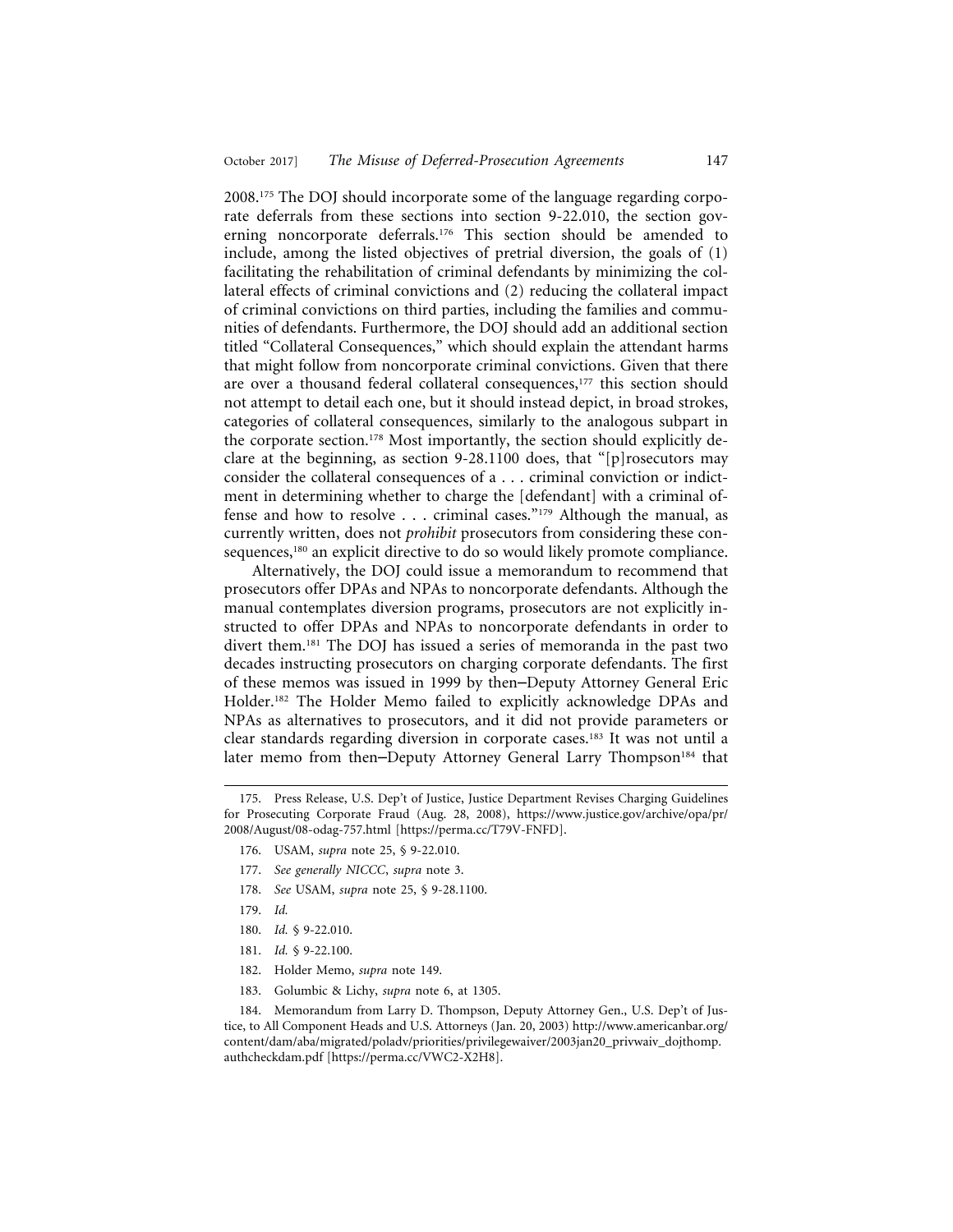the DOJ "explicitly recognized pre-trial diversion as a viable option to reward a corporation's authentic cooperation" that the use of DPAs began to increase.185 If the DOJ issued a memorandum explicitly recommending the use of pretrial diversion in noncorporate cases in addition to amending the manual, prosecutors would likely heed the suggestion.

One potential problem with issuing these guidelines has to do with scope—it would be both impractical and impossible for prosecutors to meaningfully consider offering DPAs and NPAs to every defendant that they encounter. The manual currently limits eligibility for pretrial diversion programs to any individual who is not:

(1) Accused of an offense which, under existing D[OJ] guidelines, should be diverted to the State for prosecution; (2) A person with two or more prior felony convictions; (3) A public official or former public official accused of an offense arising out of an alleged violation of a public trust; or (4) Accused of an offense related to national security or foreign affairs.186

The first criterion is logical from a federalism perspective, and the third and fourth are consistent with protecting government interests and ensuring national security, respectively. The second limitation, however, precludes a large group of defendants from eligibility for diversion.<sup>187</sup> Since certain status offenses, such as felon-in-possession laws, are felonies,<sup>188</sup> it can be easy for individuals to accumulate several felony convictions in rapid succession. Furthermore, limiting eligibility for diversion to individuals with only one felony conviction echoes the sentiments behind three-strikes laws.189 Therefore, the DOJ should expand the second criterion to include individuals who have multiple felony convictions.

The use of deferred-prosecution agreements for individual, noncorporate defendants would serve a rehabilitative function because these agreements would give defendants second chances.190 Although scholars most frequently reference retributivism and deterrence as the underlying philosophical rationales supporting the imposition of criminal liability,191

188. *E.g.*, 18 U.S.C. §§ 922(g)(1), 924(a)(2) (2012).

189. *E.g.*, TEX. PENAL CODE § 12.42(d) (2016) (requiring a twenty-five- to ninety-nineyear sentence for a third felony conviction).

<sup>185.</sup> Golumbic & Lichy, *supra* note 6, at 1309.

<sup>186.</sup> USAM, *supra* note 25, § 9-22.100.

<sup>187.</sup> *See, e.g.*, Thomas P. Bonczar, Bureau of Justice Statistics, U.S. Dep't of Justice, NCJ 197976, Prevalence of Imprisonment in the U.S. Population, 1974–2001 (2003) (estimating that over 5.6 million adults had served time in prison between 1974 and 2001); *Criminal Cases*, Bureau Just. Stat., https://www.bjs.gov/index.cfm?ty=tp&tid=23 [https://perma.cc/PV7E-VTW7] ("More than three-fourths of felony defendants had a prior arrest history, with 69% having multiple prior arrests."). To the extent that this figure serves as a reliable proxy for the prevalence of felony convictions among adults in the United States, it supports the assertion that a significant number of individuals would be ineligible for diversion on the basis of having been previously convicted of a felony.

<sup>190.</sup> See Uhlmann, *supra* note 12, at 1306.

<sup>191.</sup> *See, e.g.*, Thomas E. Robins, *Retribution, the Evolving Standard of Decency, and Methods of Execution: The Inevitable Collision in Eighth Amendment Jurisprudence*, 119 Pa. St. L.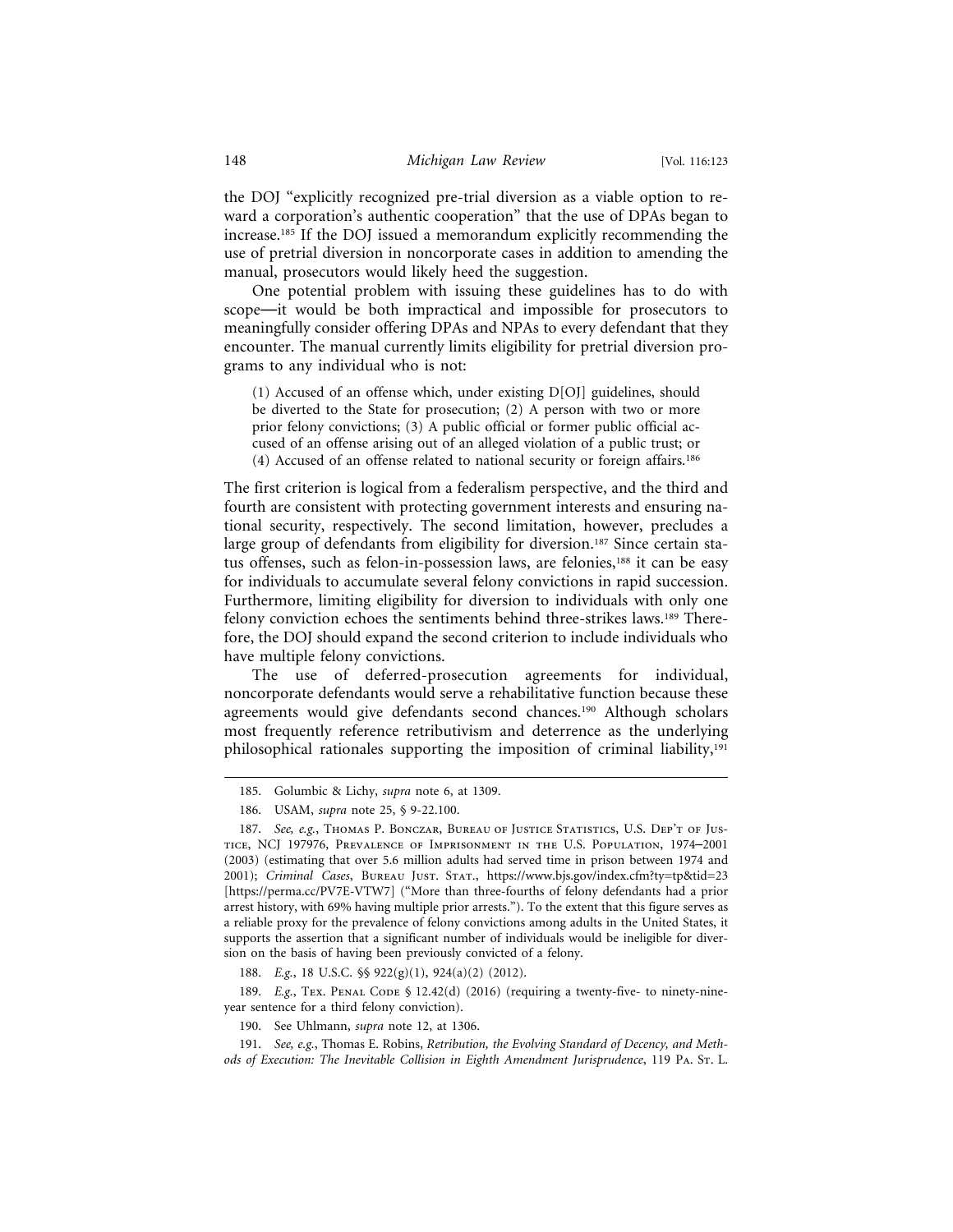rehabilitation is still an important purpose. Under a retributivist rationale, punishment is justified because the offender has, by committing a crime, breached his social contract and must repay a debt to society.192 Deterrence theory, on the other hand, justifies punishment on more utilitarian grounds—punishment is justified because it will either prevent the offender from committing crimes in the future (specific deterrence),<sup>193</sup> prevent other potential offenders from committing crimes (general deterrence),<sup>194</sup> or both. But given that imprisonment in the United States has increased dramatically in recent decades, perhaps an alternative approach to criminality should be considered—that of rehabilitation.

Under a rehabilitative model, the criminal justice system does not seek to punish or make examples of offenders. Rather, the function of the system is to rehabilitate and reform these individuals so that they do not reoffend, not out of a fear of punishment, but out of an improvement in their circumstances.195 The rehabilitative model recognizes the humanity of criminal defendants in a way that traditional justifications of criminal law do not.<sup>196</sup> Pretrial diversion programs, such as MCEP and Project Crossroads, sought to rehabilitate their participants by providing them with vocational training, counseling, and other services.197 It is no small wonder that these programs were remarkably successful in helping participants improve their stations in life.198 The imposition of severe, broad, and numerous collateral consequences on defendants currently makes it extremely challenging for them to live normal lives after conviction.<sup>199</sup> Prosecutors should therefore give meaningful consideration to these collateral consequences, and they should consequently consider offering more DPAs and NPAs to noncorporate offenders in order to give them opportunities to reform after offending. Such a practice would be most successful in achieving the rehabilitative goals of criminal justice.

Rev. 885, 892 (2015) ("Retribution demands culpability before punishment and proportionality in punishment. Retributivist justice relies solely on the moral justification that the guilty require punishment, either for the benefit of the criminal and victim, or for society as a whole.").

<sup>192.</sup> *See id.*

<sup>193.</sup> *See* David Dolinko, *Three Mistakes of Retributivism*, 39 UCLA L. Rev. 1623, 1626 (1992).

<sup>194.</sup> *Id.*

<sup>195.</sup> *Id.* at 1642 ("Rehabilitative theories view punishment as a means of reforming criminals or therapeutically 'curing' them of the pathology that is believed to motivate their offenses.").

<sup>196.</sup> *But see* C.S. Lewis, *The Humanitarian Theory of Punishment*, *in* Contemporary Punishment: Views, Explanations, and Justifications 194, 194–95 (Rudolph J. Gerber & Patrick D. McAnany eds., 1972) (arguing that the rehabilitative model actually fails to recognize the humanity of defendants because it does not consider what he deserves but rather considers what will cure him, thereby making him "a mere object, a patient, a 'case.' ").

<sup>197.</sup> *See generally* Criminal Justice Coordination Council & Vera Inst. of Justice, *supra* note 39; Rovner-Pieczenik, *supra* note 39.

<sup>198.</sup> *See* sources cited *supra* note 39.

<sup>199.</sup> See *supra* Section II.A.2 for a discussion of collateral consequences and hardship.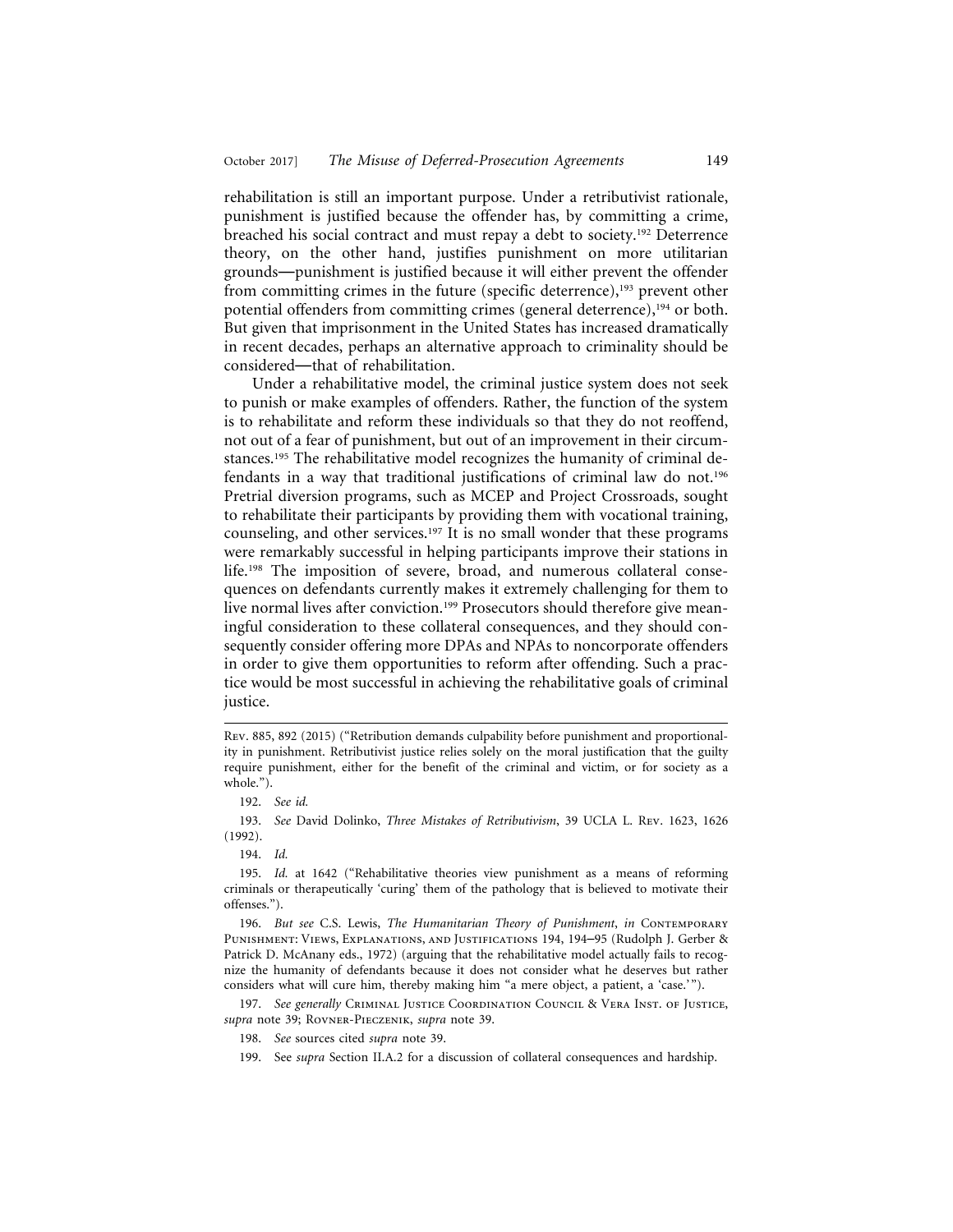#### 150 *Michigan Law Review* [Vol. 116:123

An obvious limitation to these proposals is the fact that prosecutorial discretion is largely unreviewable.200 Therefore, although this language may be included in the U.S. Attorneys' Manual and DOJ memos, and even replicated at state and local levels, it may not necessarily be followed. Ultimately, however, including such recommendations is better than not addressing their viability at all. As an initial matter, a statement recognizing the importance of considering collateral consequences serves at least an expressive function and shows that actors in the criminal justice system are committed to treating defendants humanely. Furthermore, it can hardly be argued that including this language would likely result in *less* frequent consideration of collateral consequences for noncorporate defendants. Finally, the exercise of discretion is necessarily bidirectional; it is possible that this modification will inspire prosecutors to wield their power to offer DPAs and NPAs to noncorporate defendants more frequently than they currently do.<sup>201</sup> Broad, DOJ-wide reform may be unavailable in the current political climate. Prosecutors should therefore exercise their discretion to offer DPAs and NPAs to noncorporate individuals, even in the absence of an explicit departmental policy, in the interest of justice.

#### B. *Alternative Mitigation Methods*

In the event that prosecutors continue to limit the use of DPAs and NPAs to corporate cases, they should consider implementing alternative reforms to help minimize the long-lasting and far-reaching impact that criminal convictions may have on noncorporate defendants. As with DPAs and NPAs, these alternative solutions would require actors in the criminal justice system to think about defendants as humans and not merely as instruments of criminality. These solutions also focus on rehabilitation, rather than retribution or deterrence, and seek to help offenders reform, rather than repay.

Robust expungement procedures could significantly allay the devastating effects of criminal convictions for individual defendants. Expungement is defined as "[t]he removal of a conviction (esp[ecially] for a first offense) from a person's criminal record."202 The practice is authorized by statutes, varies from state to state, and is not often available.<sup>203</sup> It provides defendants with numerous benefits, however, by allowing them to erase the mistakes of the past and start over. A defendant who has successfully expunged his criminal conviction would not be limited in his abilities to apply for jobs, hold professional licenses, qualify for federal assistance, and live in public housing. Indiana, for example, recently amended its expungement laws to allow individuals with misdemeanor convictions to petition for expungement five

<sup>200.</sup> *See, e.g.*, Traum, *supra* note 1, at 437–38.

<sup>201.</sup> Wayne R. LaFave, *The Prosecutor's Discretion in the United States*, 18 Am. J. Comp. L. 532, 535–36 (1970) ("The discretionary power to be lenient is an impossibility without a concomitant discretionary power not to be lenient . . . .").

<sup>202.</sup> *Expungement of Record*, BLACK's LAW DICTIONARY (10th ed. 2014).

<sup>203.</sup> *See* Pinard, *supra* note 24, at 505.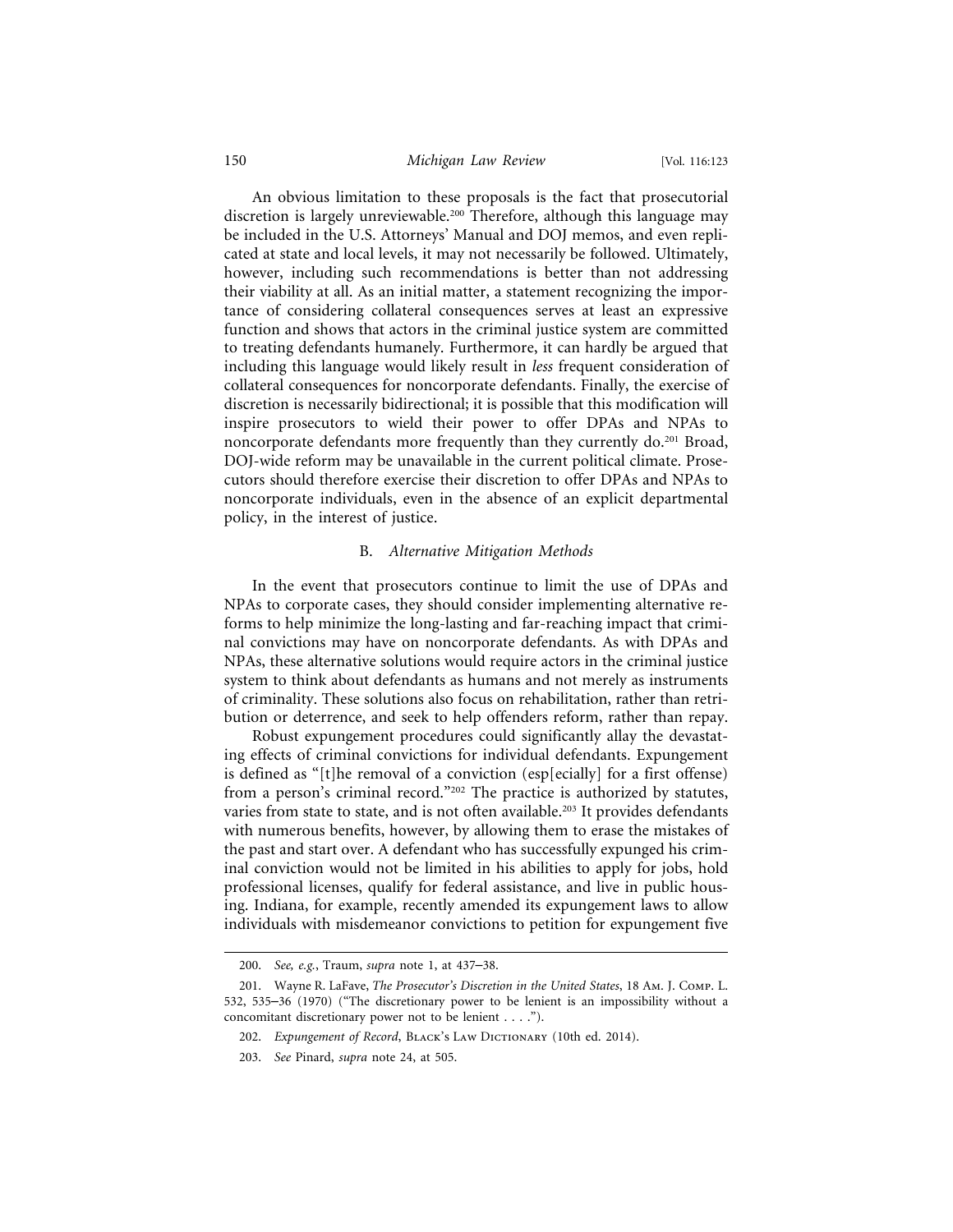years after conviction,<sup>204</sup> individuals with nonviolent felony convictions to petition for expungement either eight years after conviction or three years after release,<sup>205</sup> and individuals with serious felonies to petition for expungement either ten years after conviction or five years after release.<sup>206</sup> These provisions may serve as models for other states or the federal government to adopt similar procedures. Indiana's statute is particularly notable in that it prohibits discrimination on the basis of expunged records and provides that defendants may not waive their expungement rights in plea bargains.<sup>207</sup> These limitations offer additional protections to defendants and ensure that they will fully benefit from expungement.

Reentry programs may also help released inmates overcome some of the barriers they will likely face upon returning to their communities. Although the federal criminal justice system abolished parole in the  $1980s$ ,<sup>208</sup> it is possible for defendants to receive combined sentences of incarceration followed by supervised release.209 Federal inmates may also be eligible for supervised release on the basis of good time credit, which typically results in a 15% reduction of the time they spend in prison.210 Some states have adopted reentry programs that provide services and supervision to inmates upon release; these states have seen some success in the form of diminished recidivism and crime rates.<sup>211</sup> The federal system could develop similar backend diversion programs that would provide inmates with resources to assist them upon release. Given that these individuals have been separated from society for long periods of time and will be subject to numerous debilitating regulations upon reentry, it seems illogical not to provide them with such assistance. Programs that offer vocational support would be particularly helpful, as would programs that offer treatment for drug and alcohol abuse. While these programs would not completely avoid subjecting defendants to collateral consequences, they could at least offer them the tools necessary to overcome the obstacles such consequences impose.

207. Joseph C. Dugan, *I Did My Time: The Transformation of Indiana's Expungement Law*, 90 Ind. L.J. 1321, 1343 (2015).

208. Osler & Bennett, *supra* note 2, at 129. States differ in their provisions of parole and supervised release; this Note will focus on the federal system, for consistency.

209. U.S. Sentencing Guidelines Manual § 1A1.4d (U.S. Sentencing Comm'n 2015).

210. *See* 18 U.S.C. § 3624(b) (2012).

211. *See, e.g.*, Mich. Prisoner ReEntry Initiative, 2010 Progress Report 15 (2010), http://www.michigan.gov/documents/corrections/MPRI\_2010\_Progress\_Report\_343664\_7.pdf [https://perma.cc/62NP-XBCB] (noting that the number of parolees returning to prison within three years fell from one in two to one in three since the advent of the MPRI, that the prison populations in Michigan is (safely) at its lowest level since 1999, and that the number of serious crimes decreased by about 50,000 between 2006 and 2009).

<sup>204.</sup> IND. CODE § 35-38-9-2 (2016).

<sup>205.</sup> *Id.* § 35-38-9-4.

<sup>206.</sup> *Id.* § 35-38-9-5. Indiana does not allow for expungement of the records of individuals who have been convicted of official misconduct, kidnapping, human trafficking, homicide, or sex crimes. *Id.* § 35-38-9-5(b).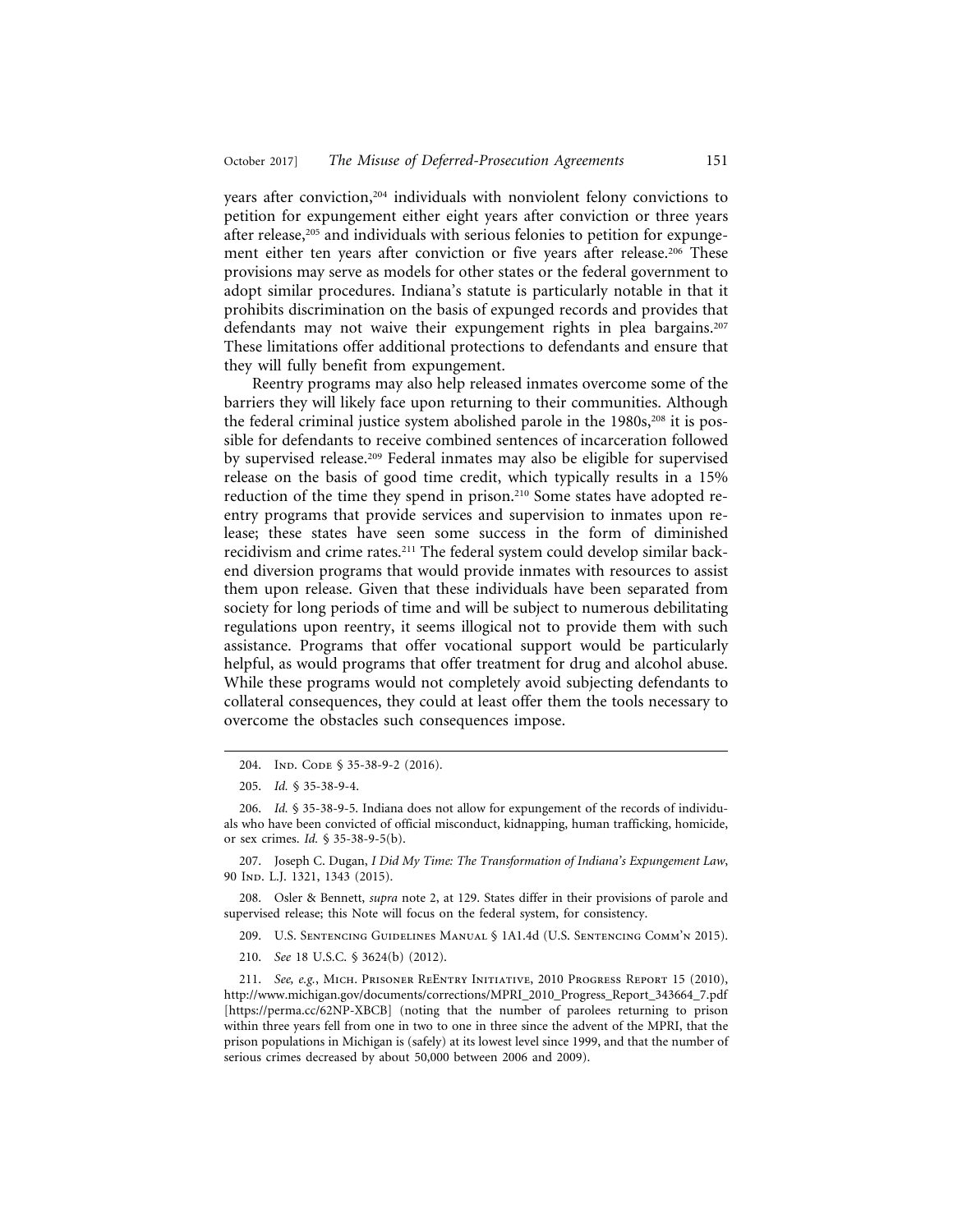#### 152 *Michigan Law Review* [Vol. 116:123

Recent years have also seen the advent of problem-solving courts, such as drug courts and therapeutic courts. "Problem-solving courts abandon the traditional model of adjudicating guilt or innocence. Instead, the courts assume guilt and focus on rehabilitation, seeking to address and resolve the underlying cause of the criminal activity  $\dots$ ."<sup>212</sup> Drug courts, for example, are characterized by diversion, treatment, a nonadversarial approach, and ongoing judicial supervision.213 Upon successful completion of treatment, defendants graduate, after which their records may even be sealed.214 Another alternative proposal to help mitigate the effects of convictions is to allow *all* graduates from drug and therapeutic courts to have their records sealed, not only those who have not committed felony offenses. Ultimately, even if participants do not qualify to have their records sealed, they are arguably rehabilitated, at least with respect to their addictions. These participants are therefore less likely to commit drug-related offenses again.

While these alternative solutions may help mitigate the problems that criminal defendants face after conviction, the most effective solution would be one that works to reduce conviction rates in the first place. Prosecutors possess a great deal of power in our criminal justice system, and they should use this power to help defendants reform, not just to make them pay for their transgressions. Ideally, prosecutors will turn to DPAs and NPAs in the noncorporate context to help them achieve there what they have managed to achieve with corporations: decreased collateral devastation.

#### **CONCLUSION**

The criminal justice system in the United States is cyclical. By imposing harsh collateral consequences on convicted defendants, the system essentially ensures that these individuals will have little to no chance of ever leading normal lives after conviction. It should come as no surprise, then, that approximately two-thirds of released individuals are rearrested within three years.215 Although prosecutors readily defer the prosecution of corporate defendants, they do not offer the same option to noncorporate defendants at nearly the same rate. This notable disparity in treatment serves to increase the racial and socioeconomic stratification that is rampant in the system by ensuring that wealthy, usually white, corporate defendants are not subjected to criminal convictions or any of their attendant consequences, while continuing to subject minority defendants with little bargaining power to the criminal process. In order to correct this inequality, prosecutors should seek to understand all of the defendants they encounter in terms of their humanity. While prosecutors already consider corporate personhood in deciding to

215. Durose, *supra* note 120, at 1.

<sup>212.</sup> Nat'l Ass'n of Criminal Def. Lawyers, America's Problem-Solving Courts: The Criminal Costs of Treatment and the Case for Reform 15 (2009), https:// www.nacdl.org/WorkArea/DownloadAsset.aspx?id=20217&libID=20187 [https://perma.cc/ 256L-AGSD].

<sup>213.</sup> *See id.* at 16.

<sup>214.</sup> *See id.* at 17–18.